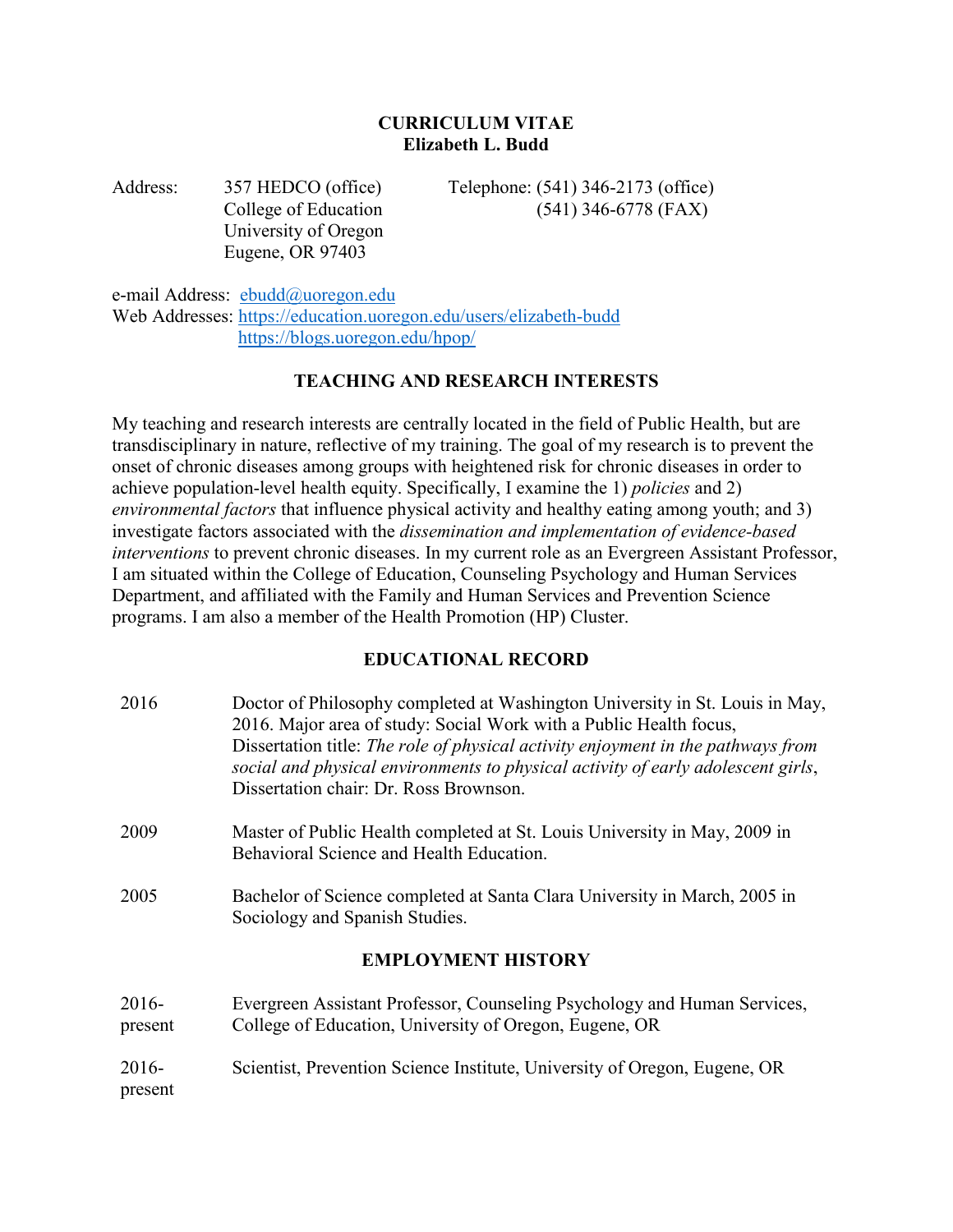#### **TEACHING EXPERIENCE**

|                    | 2021 Winter Instructor, Clark Honors College, University of Oregon                                                   |
|--------------------|----------------------------------------------------------------------------------------------------------------------|
| $2016-$<br>present | Instructor, Family and Human Services and Prevention Science programs,<br>College of Education, University of Oregon |
| 2016 Spring        | Instructor, Brown School of Social Work and Public Health, Washington<br>University in St. Louis                     |
| 2012-2013          | Teaching Assistant, Brown School of Social Work and Public Health,<br>Washington University in St. Louis             |
| 2011 Spring        | Co-Instructor, Brown School of Social Work and Public Health, Washington<br>University in St. Louis                  |

#### **Courses Taught:**

My repertoire for teaching consists of substantive courses in Public Health, methodologicallyfocused courses, and advising and professional development seminars for undergraduate and graduate students. Examples include, but are not limited to: contemporary issues in Public Health; health equity promotion; health behavior theories; chronic disease prevention; prevention and the built environment; prevention and policy; conducting systematic reviews; research methods for social scientists; transdisciplinary problem-solving in Public Health; implementation and dissemination of evidence-based interventions.

#### **RESEARCH ACTIVITIES**

## **A. Refereed Journal Articles (25)**

- 25. Trevino, S. D., Kelly, N. R.†, **Budd, E. L.**, & Giuliani, N. R.† Parent gender affects the influence of parent emotional eating and feeding practices on child emotional eating. *Frontiers in Psychology*, *12*, 3907. http://doi: 10.3389/fpsyg.2021.654237
- 24. Williamson, G., Osa, M., **Budd, E. L.,** & Kelly, N. R.† (2021). Weight-related teasing is associated with disordered eating, body image concerns, and health diagnoses in racially and ethnically diverse young men. *Body Image, 38*, 37-48. https://doi.org/10.1016/j.bodyim.2021.03.010
- 23. **Budd, E. L.,** Giuliani, N. R.†, & Kelly, N. R.† (2021). Perceived neighborhood safety moderates the association between racial discrimination stress and chronic health conditions among Hispanic/Latino adults. *Frontiers in Public Health, 9*(585157). https://doi:10.3389/fpubh.2021.585157.
- 22. Travalire, H. F., **Budd, E. L.**, Natsuaki, M. N., Neiderhiser, J. M., Reiss, D. D., Shaw, D. S., Ganiban, J. M., & Leve, L., D. (2020). Using a sibling-adoption design to parse genetic and environmental influences on children's body mass index (BMI). *PLoS ONE, 15*(7), e0236261. https://doi.org/10.1371/journal.pone.0236261
- 21. **Budd, E. L.**, Nixon, C. T., Hymel, A. M., Tanner-Smith, E. E. (2020). The impact of afterschool program attendance on academic outcomes of middle school students.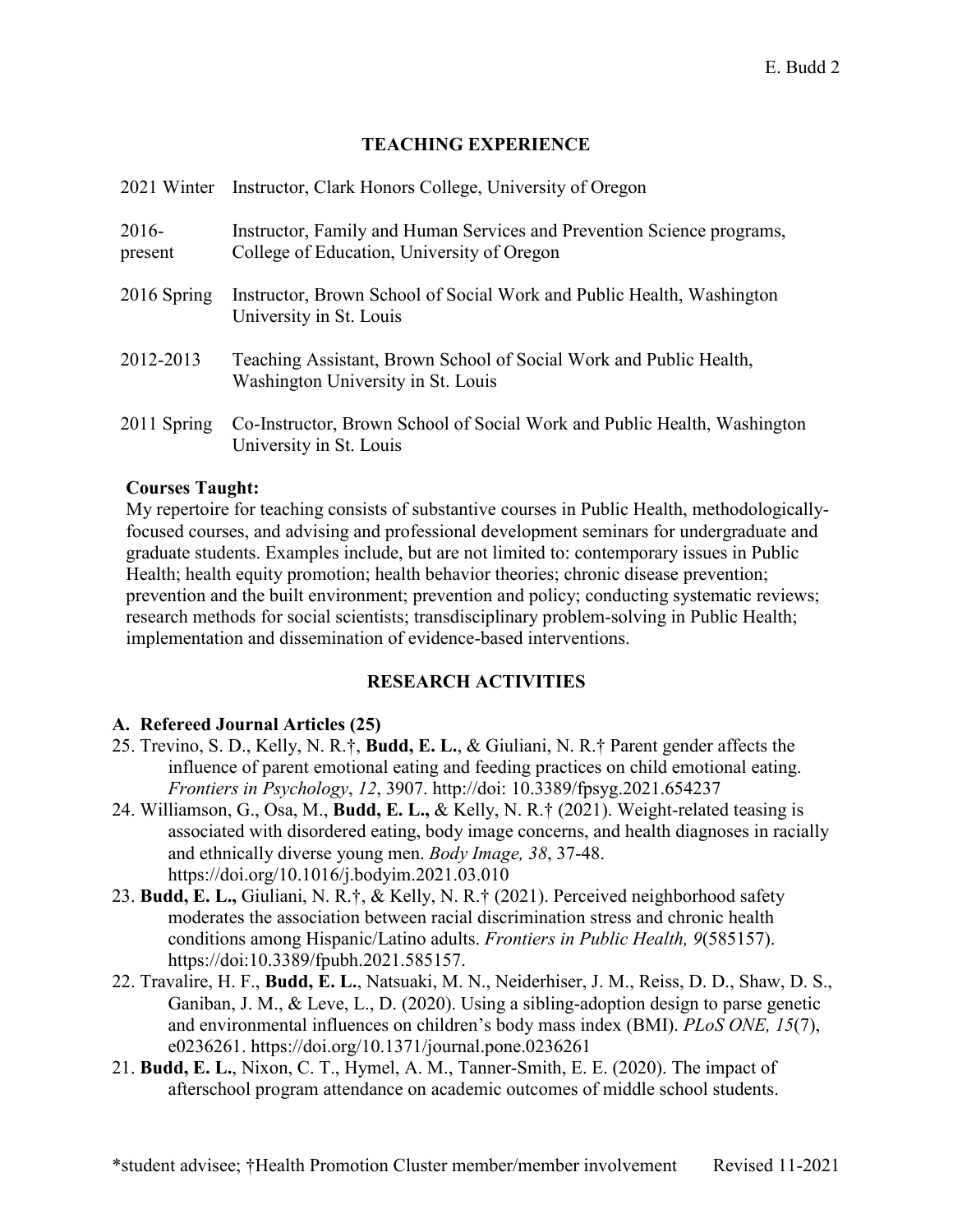*Journal of Community Psychology*, *48*(8), 2439-2456. https://doi.org/10.1002/jcop.22416

- 20. **Budd, E. L.**, Franz, D. J.\*, Kelly, N. R.†, & Giuliani, N. R.† (2020). Oregon parents' perceptions of the supportiveness of the school environment for their children's health behaviors. *Journal of Nutrition Education and Behavior, S1499-4046*(20), 30056-7. https://doi.org/10.1016/j.jneb.2020.02.004
- 19. **Budd, E. L.**, Liévanos, R. S., & Amidon, B.\* (2020). Open campus policies: How built, food, social, and organizational environments matter for Oregon public high school students. *International Journal of Environmental Research and Public Health*, *17*(2), 469. https://doi.org/10.3390/ijerph17020469
- 18. **Budd, E. L.**, Ying, X.\*, Stamatakis, K., deRuyter, A. J.\*, Wang, Z., Sung-Chan, P., … & Brownson, R., C. (2019). Developing a tool to assess the implementation of evidencebased chronic disease prevention interventions in public health settings across four countries. *Frontiers in Public Health, 7*(152). https://doi.org/10.3389/fpubh.2019.00152
- 17. Furtado, K. S.\*, **Budd, E. L.**, Armstrong, R., Pettman, T., Reis, R., Sung-Chan, P., … & Brownson, R. C. (2019). A cross-country study of mis-implementation in public health practice. *BMC Public Health*, *19*(270), 1-10. https://doi.org/10.1186/s12889-019-6591-x
- 16. deRuyter, A. J.\*, Ying, X.\*, **Budd, E. L**., Furtado, K.\*, Reis, R., Wang, Z., … Brownson, R. C. (2018). Comparing knowledge, accessibility, and use of evidence-based chronic disease prevention processes across four countries. *Frontiers in Public Health*, *6*(214), 1– 12. https://doi.org/10.3389/fpubh.2018.00214
- 15. **Budd, E. L.**, McQueen, A., Eyler, A. A., Haire-Joshu, D., Auslander, W. F., & Brownson, R. C. (2018). The role of physical activity enjoyment in the pathways from the social and physical environments to physical activity of early adolescent girls. *Preventive Medicine*, *111*, 6–13. https://doi.org/10.1016/j.ypmed.2018.02.015
- 14. **Budd, E. L.**, deruyter, A. J.\*, Wang, Z., Sung-Chan, P., Ying, X.\*, Furtado, K. S.\*, … Brownson, R. C. (2018). A qualitative exploration of contextual factors that influence dissemination and implementation of evidence-based chronic disease prevention across four countries. *BMC Health Services Research*, *18*(1), 1–13. https://doi.org/10.1186/s12913-018-3054-5
- 13. Kelly, N. R.†, Smith, T. M.†, Hall, G. C. N., Guidinger, C., Williamson, G., **Budd, E. L.**, & Giuliani, N. R.† (2018). Perceptions of general and postpresidential election discrimination are associated with loss of control eating among racially/ethnically diverse young men. *International Journal of Eating Disorders*, *51*(1), 28–38. https://doi.org/10.1002/eat.22803
- 12. Furtado, K. S.\*, **Budd, E. L.**, Ying, X.\*, Deruyter, A. J.\*, Armstrong, R. L., Pettman, T. L., … & Brownson, R. C. (2018). Exploring political influences on evidence-based noncommunicable disease prevention across four countries. *Health Education Research*, *33*(2), 89–103. https://doi.org/10.1093/her/cyy005
- 11. Eyler, A. A., **Budd, E. L.**, Camberos, G. J., Yan, Y., & Brownson, R. C. (2016). State legislation related to improving population physical activity: 2006-2012. *Journal of Physical Activity and Health, 13*(2), 207–213. https://doi.org/10.1123/jpah.2015-0010
- 10. Gerke, D., **Budd, E. L.**, & Plax, K. (2016). Measurement noninvariance of safer sex selfefficacy between heterosexual and sexual minority Black youth. *J Soc Social Work Res*, *7*(3), 569–584. https://doi.org/10.1038/nrg3575.Systems
- 9. Haire-Joshu, D. L., Schwarz, C. D., Peskoe, S. B., **Budd, E. L.**, Brownson, R. C., & Joshu, C. E. (2015). A group randomized controlled trial integrating obesity prevention and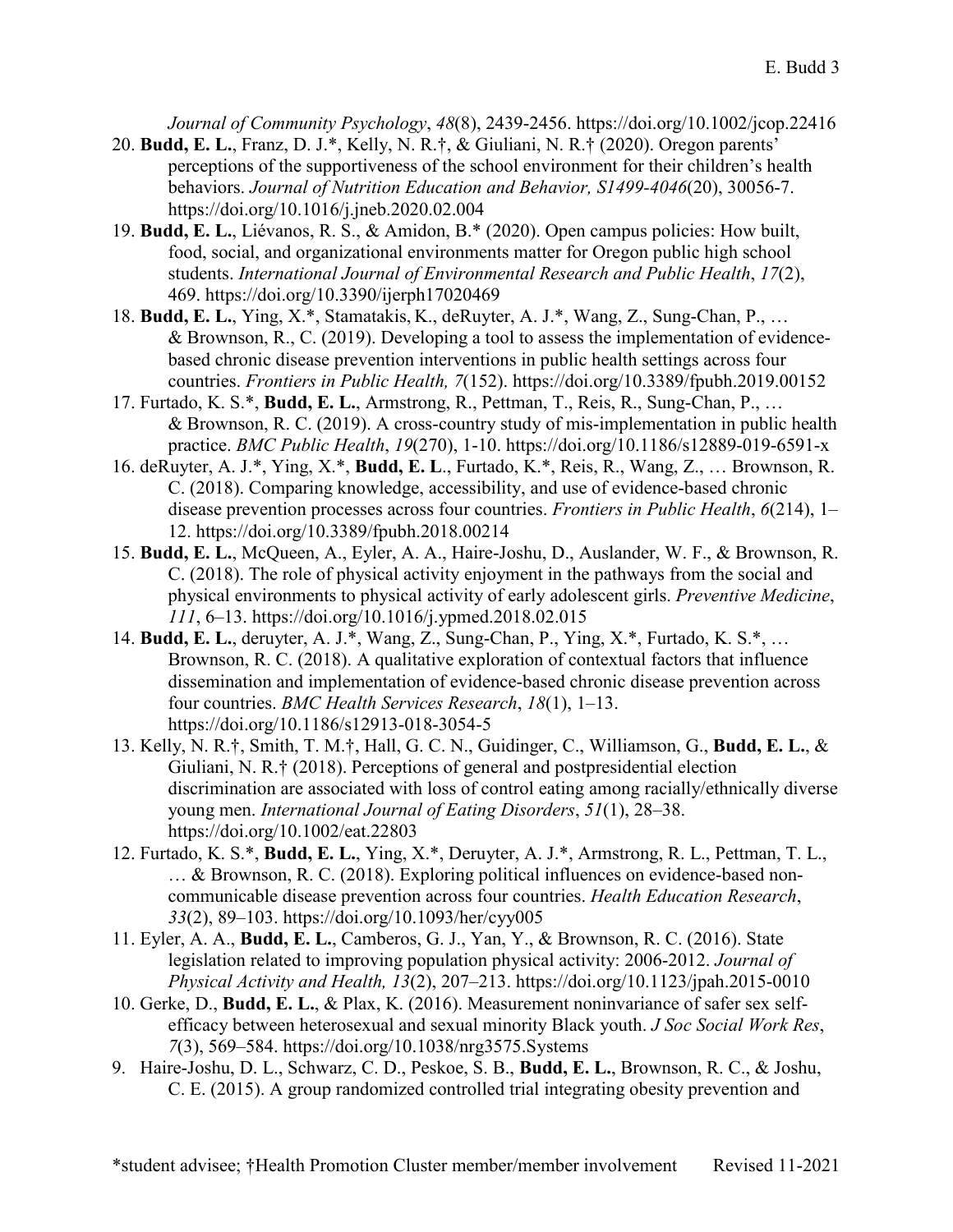control for postpartum adolescents in a home visiting program. *International Journal of Behavioral Nutrition and Physical Activity*, *12*(88), 1-10. https://doi.org/10.1186/s12966- 015-0247-8

- 8. **Budd, E. L.**, Hipp, J. A., Geary, N., & Dodson, E. A. (2015). Racial differences in parental perceptions of the neighborhood as predictors of children's physical activity and sedentary behavior. *Preventive Medicine Reports*, *2*, 397-402. http://doi.org/10.1016/j.pmedr.2015.04.021
- 7. Adlakha, D., **Budd, E. L**., Gernes, R., Sequeira, S., & Hipp, J. A. (2014). Use of emerging technologies to assess differences in outdoor physical activity in St. Louis, Missouri. *Frontiers in Public Health*, *2*(41), 1–8. https://doi.org/10.3389/fpubh.2014.00041
- 6. Hoehner, C. M., **Budd, E. L.**, Marx, C. M., Dodson, E. A., & Brownson, R. C. (2013). Development and reliability testing of the Worksite and Energy Balance Survey. *Journal of Public Health Management and Practice: JPHMP*, *19*(3 Suppl 1), S105-113. https://doi.org/10.1097/PHH.0b013e3182849f21
- 5. **Budd, E. L.**, Schwarz, C., Yount, B. W., & Haire-Joshu, D. (2012). Factors influencing the implementation of school wellness policies in the United States, 2009. *Preventing Chronic Disease*, *9*(8), E118. http://dx.doi.org/10.5888/pcd9.110296
- 4. Haire-Joshu, D., Schwarz, C., **Budd, E. L.**, Yount, B. W., & Lapka, C. (2011). Postpartum teens' breakfast consumption is associated with snack and beverage intake and body mass index. *Journal of the American Dietetic Association*, *111*(1), 124–130. https://doi.org/10.1016/j.jada.2010.10.009
- 3. Haire-Joshu, D., Yount, B. W., **Budd, E. L.**, Schwarz, C., Schermbeck, R., Green, S., & Elliott, M. (2011). The quality of school wellness policies and energy-balance behaviors of adolescent mothers. *Preventing Chronic Disease*, *8*(2), A34. [no doi]

## **B. Book Chapters (2)**

- 2. Auslander, W., & **Budd, E. L.** (2014). Diabetes (Children and Adults). *Encyclopedia of Social Work.* National Association of Social Workers Press and Oxford University Press.
- 1. Arnold, L. D., Hipp, J. A., Sebert Kuhlmann, A., & **Budd, E. L.** (2013). Competencies in trandisciplinary public health. In: Haire-Joshu, D., McBride, T., eds. *Transdisciplinary public health*. San Francisco: Jossey-Bass. 53-77.

## **C. Manuscripts submitted for Publication (1)**

Terral, H. F.\*, Liévanos, R. S., Leve, I. A.\*, Cahn, A. F.\*, **Budd, E. L.** (2021). *Evaluating and Predicting the Quality of Oregon's Local School Wellness Policies.* Manuscript submitted for publication.

## **D. Presentations (46)**

## **National and International presentations**

- 46. Kelly, N. R., Osa, M., Luther, G., Guidinger, C., Folger, A., Williamson, G., & **Budd, E. L.** (2021, November). *Feasibility and acceptability of a worksite body size bias workshop to reduce weight discrimination* [Poster presentation]. The Obesity Society Annual Meeting, virtual.
- 45. Cahn, A. F., Kelly, N. R., Pedroza, J. A. & **Budd, E. L.** (2021, September). *Perceived and objective availability of healthy foods in one rural, Oregon town* [Poster presentation]. NIH's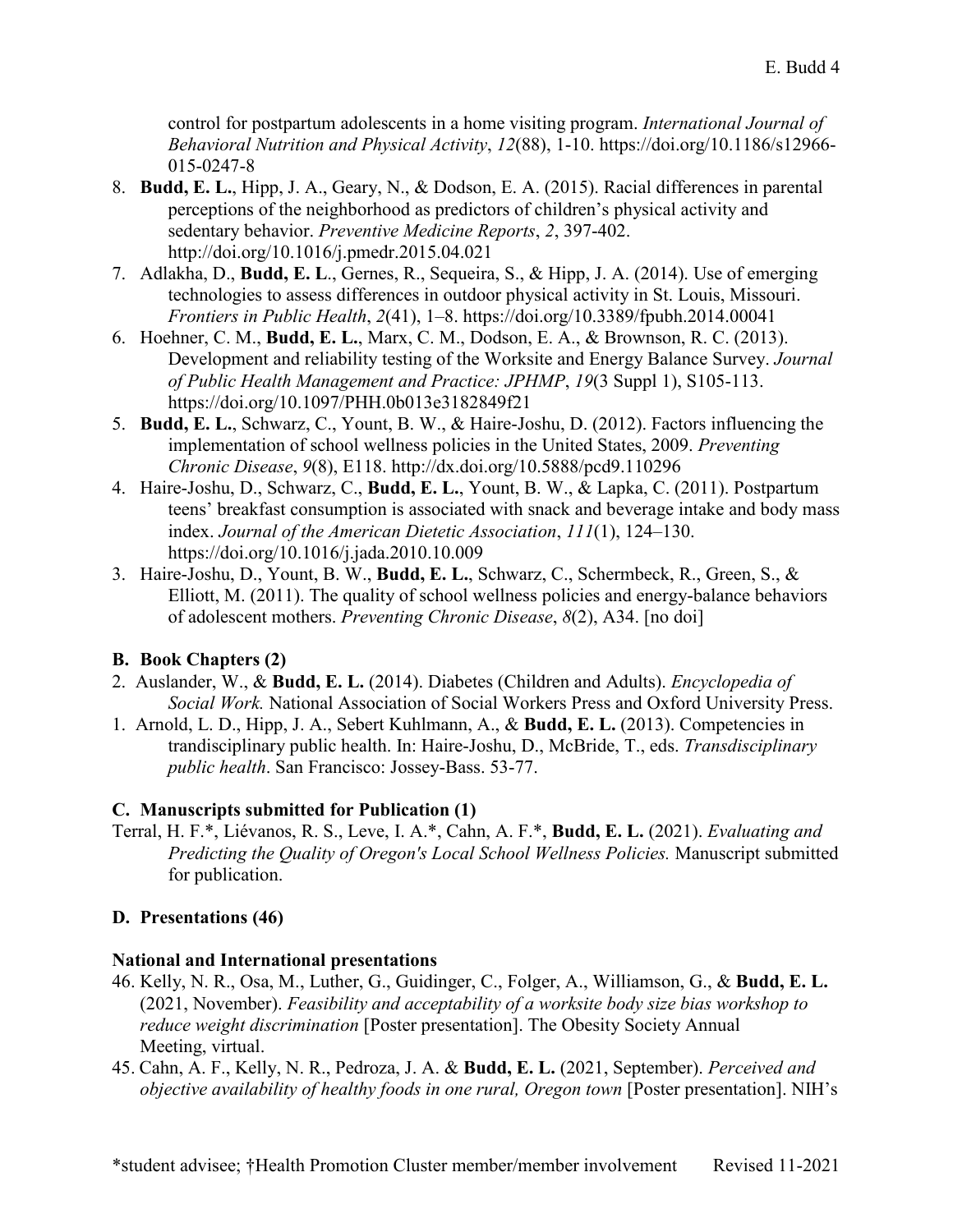Food Insecurity, Neighborhood Food Environment, and Nutrition Health Disparities: State of the Science, virtual.

- 44. Cahn, A. F., Kelly, N. R., Cronce, J. M., Wooten, S. & **Budd, E. L.** (2021, October). *LGBQAP identify and income loss are associated with increases in COVID-19 pandemicrelated food insecurity among college students* [Oral presentation]. American Public Health Association's Annual Meeting and Expo.
- 43. Terral, H. F., Folger, A. C., Luther, G. M., & **Budd, E. L.** (2021, October). *Investigating associations among perceived neighborhood safety, racial discrimination stress, and sleep duration in a diverse Latinx sample* [Poster presentation]. American Public Health Association's Annual Meeting and Expo, Denver, CO.
- 42. Castro, E., Kelly, N. R., & **Budd, E. L.** (2021, October). *Characteristics of Latinx adults associated with healthcare providers recommending dietary improvements* [Poster presentation]. American Public Health Association's Annual Meeting and Expo, virtual. *Finalist for Outstanding Student Research Award for the Latinx Caucus.*
- 41. Terral, H.F., **Budd, E. L.**, & Liévanos, R.S. (2020, October). Assessing and predicting local school wellness policy quality across Oregon [Poster presentation]. American Public Health Association's Annual Meeting and Expo, San Francisco, CA.
- 40. **Budd, E. L.**, Giuliani, N. R.†, & Kelly, N. R.†. (2020, October). *Perceived neighborhood walkability, perceived racial discrimination stress and chronic health conditions among U.S. Latinx adults* [Oral presentation]. American Public Health Association's Annual Meeting and Expo, virtual. *Winner of the Steven P. Hooker Research Award for outstanding research in the area of physical activity in public health.*
- 39. **Budd, E. L.**, Ying, X.\*, Stamatakis, K., deRuyter, A. J.\*, Wang, Z., Sung-Chan, P., … & Brownson, R., C. (2019, December). *Developing a tool to assess the implementation of evidence-based chronic disease prevention interventions in public health settings across four countries* [Poster presentation]. 12<sup>th</sup> Annual Conference on the Science of Dissemination and Implementation, Arlington, VA.
- 38. Kelly, N. R.†, **Budd, E. L.**, Song, M., Pomeroy, J., Jaramillo, M., Rubin, S., G., Davis, E. K., Ramirez, S., Shank, L. M., Tanofsky-Kraff, M., & Yanovski, J. A. (2019, November). *Weight concern and age are associated with children's accelerometer-measured physical activity* [Poster presentation]. American Public Health Association's Annual Meeting and Expo, Philadelphia, PA.
- 37. Pedroza, J. A.\*, Kelly, N. R.†, & **Budd, E. L.** (2019, November). *Neighborhood walkability is associated with physical activity in Latinx adults, particularly those with high acculturation* [Oral presentation]. American Public Health Association's Annual Meeting and Expo, Philadelphia, PA. *Nominated for Outstanding Student Presentation Award by the Physical Activity Section of the American Public Health Association.*
- 36. Cahn, A.\*, Pedroza, J.\*, Terral, H.\*, & **Budd, E. L.** (2019, November). *Neighborhood walkability, physical activity, and sedentary behaviors examined by perceived health status among diverse Latinx adults* [Oral presentation]. American Public Health Association's Annual Meeting and Expo, Philadelphia, PA. *Nominated for Outstanding Student Presentation Award by the Physical Activity Section of the American Public Health Association.*
- 35. Folger, A. C., Pedroza, J. A.\*, Smith, T. M.†, **Budd, E. L.**, & Kelly, N. R.† (August 2019) *Depression and chronic health conditions: Examining racial identity as a moderator* [Poster presentation]. American Psychological Association Convention, Chicago, IL.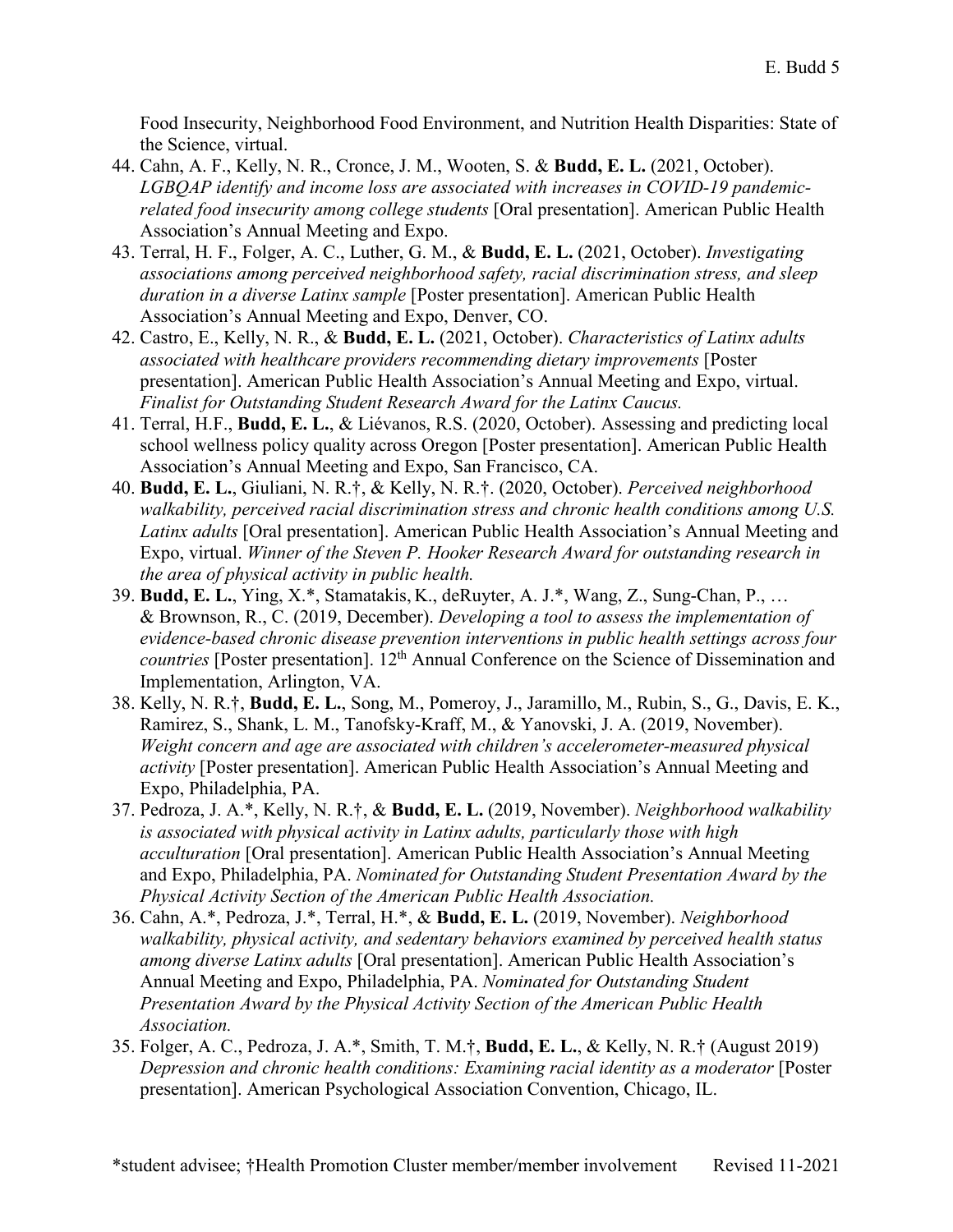- 34. Pedroza, J. A.\*, Folger, A. C., Luther, G. M., Smith, T. M.†, Kelly, N. R.†, & **Budd, E. L.** (2019, May). *Assessing nutrition knowledge in rural communities: Examining the association between sociodemographic factors and nutrition knowledge* [Poster presentation]. Society of Prevention Research Conference, San Francisco, CA.
- 33. Pedroza, J. A.\*, Luther, G. M., Folger, A. C., Smith, T. M.†, Kelly, N. R.†, & **Budd, E. L.** (2019, May). *Smartphone use as a moderator of bicultural dimensions of acculturation and sedentary behaviors among a sample of Latinx young adults* [Poster presentation]. Society of Prevention Research Conference, San Francisco, CA.
- 32. Smith, T. M.†, Pedroza, J. A.\*, Kashani, Y., Kelly, N. R.†, **Budd, E. L.**, & Giuliani, N. R.† (2019, January). *Depressive symptoms are associated with body mass index among young adults with higher education* [Poster presentation]. National Multicultural Conference and Summit, Denver, CO.
- 31. **Budd, E. L.**, Mallari, F. A., Mitchell, D. C., Leve, L. D., Neiderhiser, J. M., Shaw, D. S., … & Ganiban, J. M. (2018, November) *Heritable and parenting influences on children's vigorous-intensity physical activity* [Oral presentation]. American Public Health Association's Annual Meeting and Expo, San Diego, CA.
- 30. Cahn, A.\*, Amidon, B.\*, & **Budd, E. L.** (2018, November). *Applying a collaborative social research approach to implementation preparation of a girls' health promotion program into afterschool settings* [Poster presentation]. American Public Health Association's Annual Meeting and Expo, San Diego, CA.
- 29. Pedroza, J. A.\*, Smith, T. M.†, & **Budd, E. L.** (2018, July). *Language competence and screen-time sedentary behaviors are moderated by smartphones* [Poster presentation]. APA Division 45 Research Conference, Austin, Texas.
- 28. Tavalire, H., **Budd, E. L.,** Smith, T. M.†, Natsuaki, M. N., Neiderhiser, J. M., Reiss, D., … & Leve, L. D. (2018, June). *Using a siblings reared apart and together design to parse genetic vs. environmental influences on children's body mass index* [Poster presentation]. Behavioral Genetics Association Annual Meeting, Boston, MA.
- 27. Amidon, B.\*, Trevino, S.\*, **Budd, E. L.**, Kelly, N. R.†, Smith, T. M.†, & Giuliani, N. R.† (2018, April). *Parent feeding to regulate a child's emotions mediates parent and child emotional eating only among fathers* [Poster presentation]. Annual Meeting of the Society for Affective Science, Los Angeles, CA.
- 26. Kelly, N. R.†, Smith, T. M.†, Hall, G. C. N., Guidinger, C., Williamson, G., **Budd, E. L.**, & Giuliani, N. R.† (2018, April). *Perceptions of general and post-presidential election discrimination are associated with loss of control eating among racially/ethnically diverse young men* [Oral presentation]. International Conference on Eating Disorders, Chicago, IL.
- 25. **Budd, E. L.**, Gentlesnow, K.\*, Giuliani, N. R.†, Kelly, N. R.†, & Smith, T. M.† (2018, February). *Oregon parents' perceptions of the supportiveness of the school environment for their children's healthy eating and physical activity* [Poster presentation]. Active Living Research Conference, Banff, Canada.
- 24. Furtado, K.\*, **Budd, E. L.**, Armstrong, R., Pettman, T., Reis, R., Sung-Chan, P., … & Brownson, R. C. (2017, December). *A cross-country study of mis-implementation in public health practice* [Poster presentation]. 10<sup>th</sup> Annual Conference on the Science of Dissemination and Implementation in Health, Arlington, VA.
- 23. Armstrong, R., Pettman, T., **Budd, E. L.**, Furtado, K.\*, Reis, R., Sung-Chan, P., … &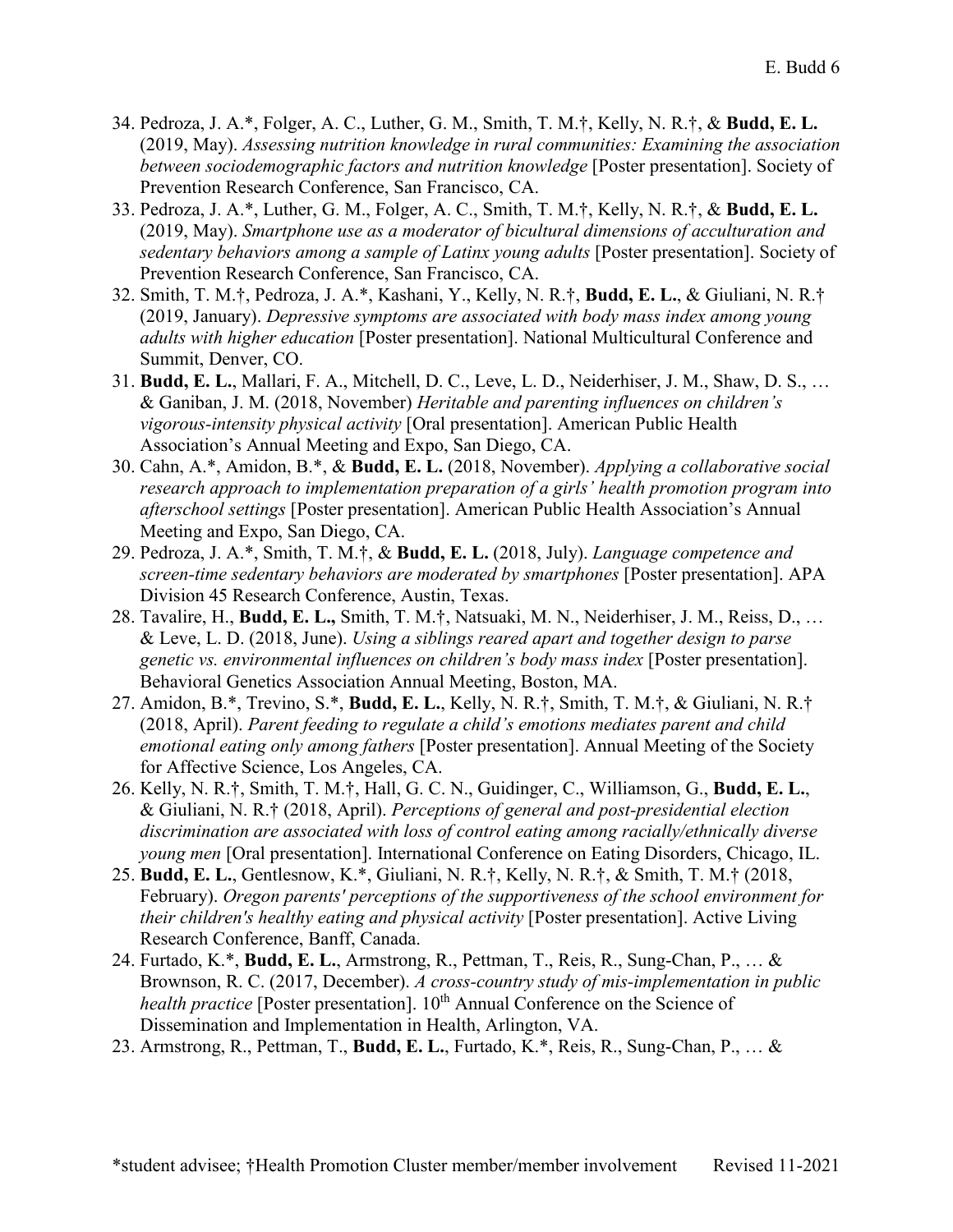Brownson, R. C. (2017, December). *Cross-country factors influencing evidence-based chronic disease prevention* [Poster presentation]. 10<sup>th</sup> Annual Conference on the Science of Dissemination and Implementation in Health, Arlington, VA.

- 22. Kelly, N. R.†, Glidden, S., Cotter, E. W., Smith, T. M.†, **Budd, E. L.**, & Giuliani, N. R.† (2017, October). *Loss of control eating is common and associated with emotion regulation difficulties among young men* [Poster presentation]. Obesity Week 2017, Washington D.C. (Recognized as Top 10 Abstract)
- 21. Furtado, K.\*, **Budd, E. L.**, Ying, X.\*, deRuyter, A. J.\*, Armstrong, R., Pettman, T., … & Brownson, R. C. (2016, November). *Exploring political and sociocultural influences on evidence-based chronic disease prevention across four countries* [Oral presentation]. American Public Health Association, Denver, CO.
- 20. **Budd, E. L.**, deRuyter, A. J.\*, Ying, X.\*, Armstrong, R., Becker, L.\*, Mui, T.\*, … & Brownson, R. C. (2016, October). *Cross-country factors influencing evidence-based chronic disease prevention* [Oral presentation]. Australasian Implementation Conference, Melbourne, Australia.
- 19. **Budd, E. L.**, McQueen, A., Eyler, A. E., Haire-Joshu, D., Auslander, W., & Brownson, R. C. (2016, February). *Predictors of physical activity enjoyment and physical activity among 6th grade girls* [Oral presentation]. Active Living Research Annual Conference, Clearwater Beach, FL.
- 18. **Budd, E. L.**, deRuyter, A. J.\*, Ying, X.\*, Armstrong, R., Pettman, T., Sung-Chan, P., … & Brownson, R. C. (2015, December). *Understanding the context for dissemination and implementation research in chronic disease prevention across four countries* [Poster presentation]. 8<sup>th</sup> Annual Conference on the Science of Dissemination and Implementation: Optimizing Personal and Population Health, Washington D.C.
- 17. **Budd, E. L.**, Hipp, J. A., Geary, N., & Dodson, E.A. (2015, November). *How do parent perceptions of the neighborhood park environment influence child sedentary behavior and physical inactivity?* [Oral presentation]. American Public Health Association, Chicago, IL.
- 16. **Budd, E. L.** & Zwald M. (2014, January). *Examining best strategies in physical activity interventions for adolescent girls: A systematic review* [Poster presentation]. Society of Social Work and Research, San Antonio, TX.
- 15. **Budd, E. L.** & Adlakha, D. (2013, March). *Environmental level factors and obesity prevalence in Missouri* [Poster presentation]. Society of Behavioral Medicine Annual Meeting, San Francisco, CA.
- 14. Hoehner, C., **Budd, E. L.**, Marx, C., Dodson, E., & Brownson, R. (2013, February). *Development and reliability testing of the Worksite and Energy Balance Survey* [Poster presentation]. Active Living Research 10<sup>th</sup> Annual Conference, San Diego, CA.
- 13. **Budd, E. L.**, Yount, B., Schwarz, C., & Haire-Joshu, D. (2011, April). *Accountability is related to higher implementation ratings of local school wellness policies* [Poster presentation]. Society of Behavioral Medicine Annual Meeting, Washington, D.C.
- 12. **Budd, E. L.**, Schwarz, C., & Haire-Joshu, D. (2009, April). *Reaching the unreachable: A web-based weight loss intervention for postpartum teens* [Oral Presentation]. Society of Behavioral Medicine Annual Meeting, Montreal, Canada.

## **Regional and institutional presentations**

11. **Budd, E. L.**, Ramirez Garcia, J., McWhirter E., Mauricio, A. M., De Anda, S., Tavalire, H., Searcy, J., Cioffi, C. C., Mueller, M., Nash, A., Ramos, J., Van Brocklin, K., Yarris, K.,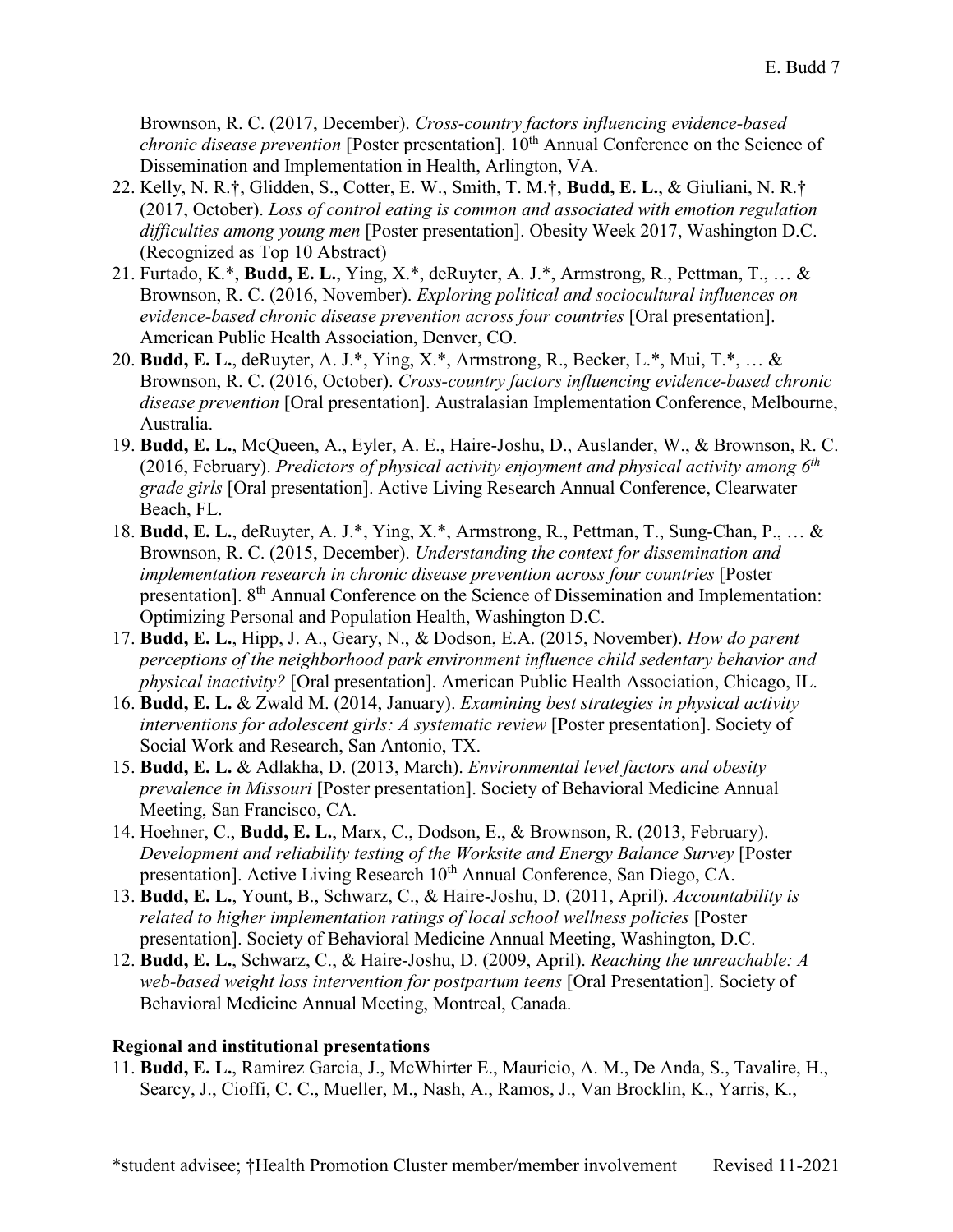Soregon Saludable: Juntos Podemos Advisory Board, Cresko, W., DeGarmo, D. & Leve, L. (2021, October 11-12). *Development and design of a culturally tailored intervention to address COVID-19 disparities among Latinx communities across Oregon* [Panel presentation]. Oregon Public Health Association Annual Meeting and Conference, virtual.

- 10. Fallon, E.\*, Pedroza, J.\*, Kelly, N. R.†, **Budd, E. L.** (2020, May). *A qualitative study of accessibility, quality, and affordability of healthy foods within a rural Oregon town* [Poster presentation]. University of Oregon Undergraduate Research Symposium, Eugene, OR. *2nd Place Award for Outstanding Research from the Food Studies Department.*
- 9. Villalobos, Y.\*, & **Budd, E. L.** (2020, May). *Examining the association between relationship status and number of chronic health conditions among U.S. Latinx adults* [Poster presentation]. University of Oregon Undergraduate Research Symposium, Eugene, OR.
- 8. Easter, A.\*, Pedroza, J.\*, Kelly, N. R.†, **Budd, E. L.** (2020, May). *Cost may be a barrier to healthy eating depending on education and income for rural Oregon residents* [Poster presentation]. University of Oregon McNair Scholars Research Symposium, Eugene, OR.
- 7. Pedroza, J., Kelly, N. R.†, & **Budd, E. L.** (2019, October). *Neighborhood walkability is associated with physical activity in Latinx adults, particularly those with high acculturation* [Oral presentation]. Oregon Public Health Association, Corvallis, OR.
- 6. Cahn, A. F.\*, Campbell, M.\*, Kelly, N. R.†, **Budd, E. L.** (2019, October). P*erceptions of food access and availability for residents of a rural, Oregon town*. Oregon Public Health Association, Corvallis, OR.
- 5. Terral, H. F.\*, Leve, I.\*, & **Budd, E. L.** (2019, October). *Examining school-level socioenvironmental and academic predictors of high-quality local school wellness policies*. Oregon Public Health Association, Corvallis, OR.
- 4. Smith, T. M.†, **Budd, E. L.** (co-lead), DeGarmo, D. S., & Leve, L. D. (2017, December). *Using feasibility data from a naturalistic cross-fostering study to parse biological vs. environmental influences on children's body mass index* [Poster presentation]. Pathways to Prevention Workshop: Methods for Evaluating Natural Experiments in Obesity, Bethesda, MD. *Recognized with Emerging Researcher Travel Award.*
- 3. **Budd, E. L.**, Woodward, K., & Eyler, A. (2013, October). *Serving the underserved in rural Appalachia through community-based diabetes prevention coalitions* [Poster presentation]. Washington University Institute of Public Health, St. Louis, MO.
- 2. Adlakha, D. & **Budd, E. L.** (2013, May). *Use of emerging technologies to assess outdoor physical activity and parklands in St. Louis, Missouri* [Poster presentation]. Open Space Council of Greater St. Louis Annual Meeting, St. Louis, MO.
- 1. **Budd, E. L.**, Yount, B., Schwarz, C., & Haire-Joshu, D. (2012, February). *Factors influencing the implementation of school wellness policies* [Poster presentations]. 17th Annual Graduate Research Symposium, St. Louis, MO.

## **E. Funded Research**

| 2021-2023       | Optimizing SARS-CoV-2 Testing and Promotores Interventions to Serve  |           |
|-----------------|----------------------------------------------------------------------|-----------|
| Co-Investigator | Latinx Communities (RADx-UP Phase II).                               | $.10$ FTE |
|                 | (Co-PIs: Leve, Cresko, DeGarmo)                                      |           |
|                 | Funder: \$1,104,555 National Institute on Drug Abuse of the National |           |
|                 | Institutes of Health (under award 3P50DA048756-03S3)                 |           |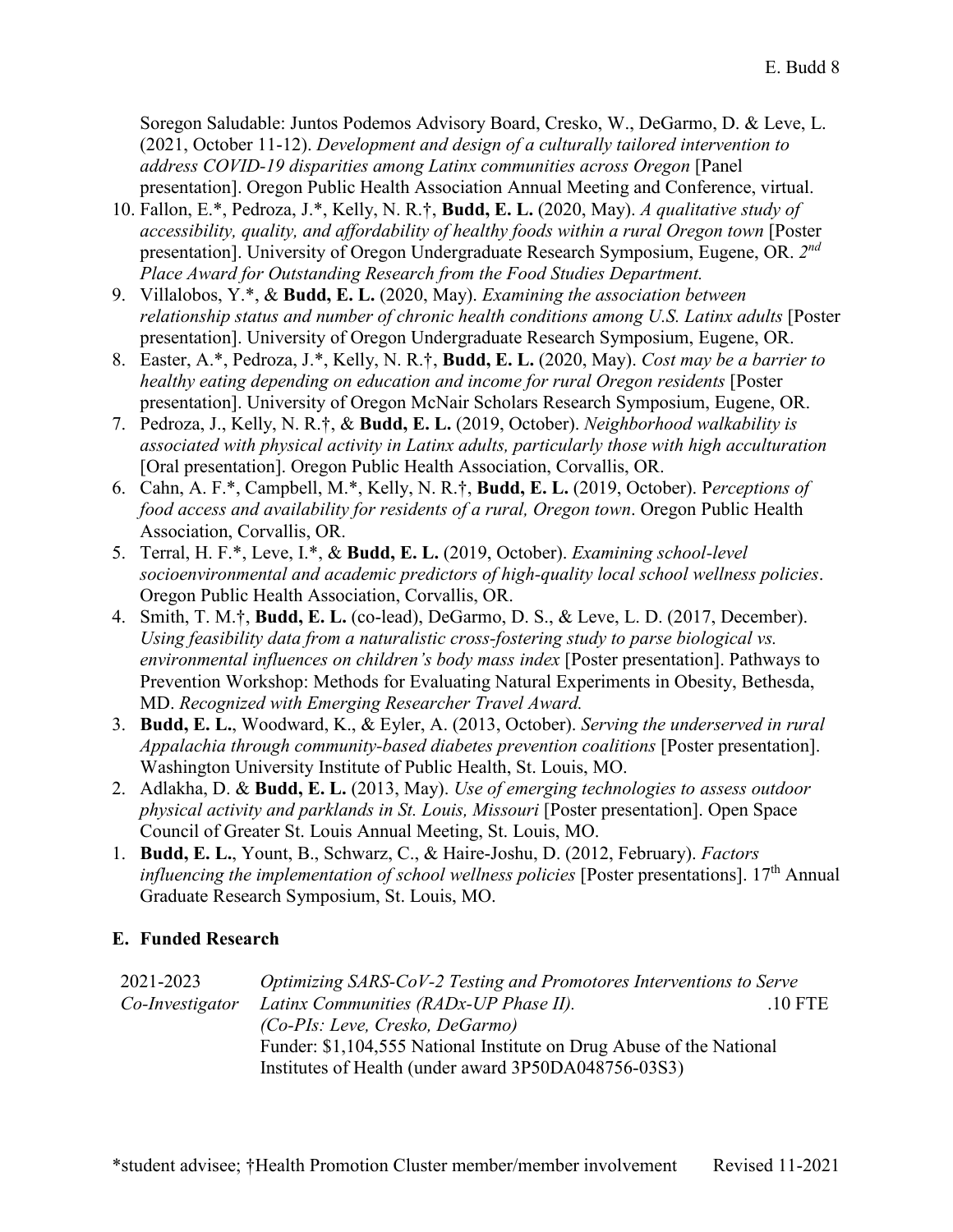|                                           | Continue to address the ongoing disparities in COVID-19 cases among<br>underserved Latinx populations in Oregon by collaborating with community<br>partners to optimize testing locations across Oregon and deliver a culturally<br>tailored health intervention to increase testing, improve health behaviors,<br>and reduce vaccine hesitancy among Latinx individuals. I contribute to the<br>Implementation Science and Community Engagement teams.                                                                          |
|-------------------------------------------|----------------------------------------------------------------------------------------------------------------------------------------------------------------------------------------------------------------------------------------------------------------------------------------------------------------------------------------------------------------------------------------------------------------------------------------------------------------------------------------------------------------------------------|
| 2021-2022<br>Co-Principal<br>Investigator | Parsing the Effects of Nature Exposure and Physical Activity on Mood and<br>Cognitive Functioning among Adolescents<br>PI: Minson; Co-I: Nichole Kelly†<br>Funder: \$75,000 University of Oregon's Office of Vice President for Research<br>and Innovation, Innovation Fund<br>Conduct a longitudinal pilot study to assess feasibility of methods and<br>initial effects of nature exposure and physical activity on adolescents' mood<br>and cognitive functioning.                                                            |
| 2021-2022<br>Co-Principal<br>Investigator | Participant-informed Adaptations to a Brief Workplace Intervention to<br>Reduce Weight Stigma and Weight Bias Internalization<br>Co-PI: Nichole Kelly†<br>Funder: \$5,000 Counseling Psychology & Human Services Department<br>Create two high-quality, engaging, animated videos that effectively<br>communicate the many sources of body size bias and the multi-level<br>contributors to body size in a way that models inclusive language rather<br>than promulgating stigma.                                                |
| 2020-2021<br>Principal<br>Investigator    | Assessment of Kidsports' PE Fusion and Psychometric Testing of the<br>Physical Literacy Assessment of Youth (PLAY) Measure<br>Student-PI: Castro*<br>Funder: \$5,000 Office of the Provost COVID Impact Award<br>In collaboration with Kidsports, gather preliminary data on the impact of PE<br>Fusion participation on children's emotional health, physical activity, and<br>physical literacy. Psychometrically test a widely used measure of children's<br>physical literacy that has not yet been psychometrically tested. |
| 2020-2022<br>Co-Investigator              | Scaling Up SARS-CoV-2 Testing to Serve Latinx Communities<br>.15 FTE<br>(Co-PIs: Leve, Cresko, DeGarmo)<br>Funder: \$1,392,662 National Institute on Drug Abuse of the National<br>Institutes of Health (under award 3P50 DA048756-02S2)<br>Implement a culturally-tailored community outreach and testing program to<br>increase the reach, access, and uptake of testing in Latinx communities in<br>Oregon. I contribute to the Implementation Science and Community<br>Engagement teams.                                     |
| 2020-2021<br>Principal<br>Investigator    | Assessment of Multi-level Factors that Influence Open/Closed Campus<br><b>Policy Decisions</b><br>Funder: \$5,000 Counseling Psychology & Human Services Department<br><b>Faculty Research Award</b>                                                                                                                                                                                                                                                                                                                             |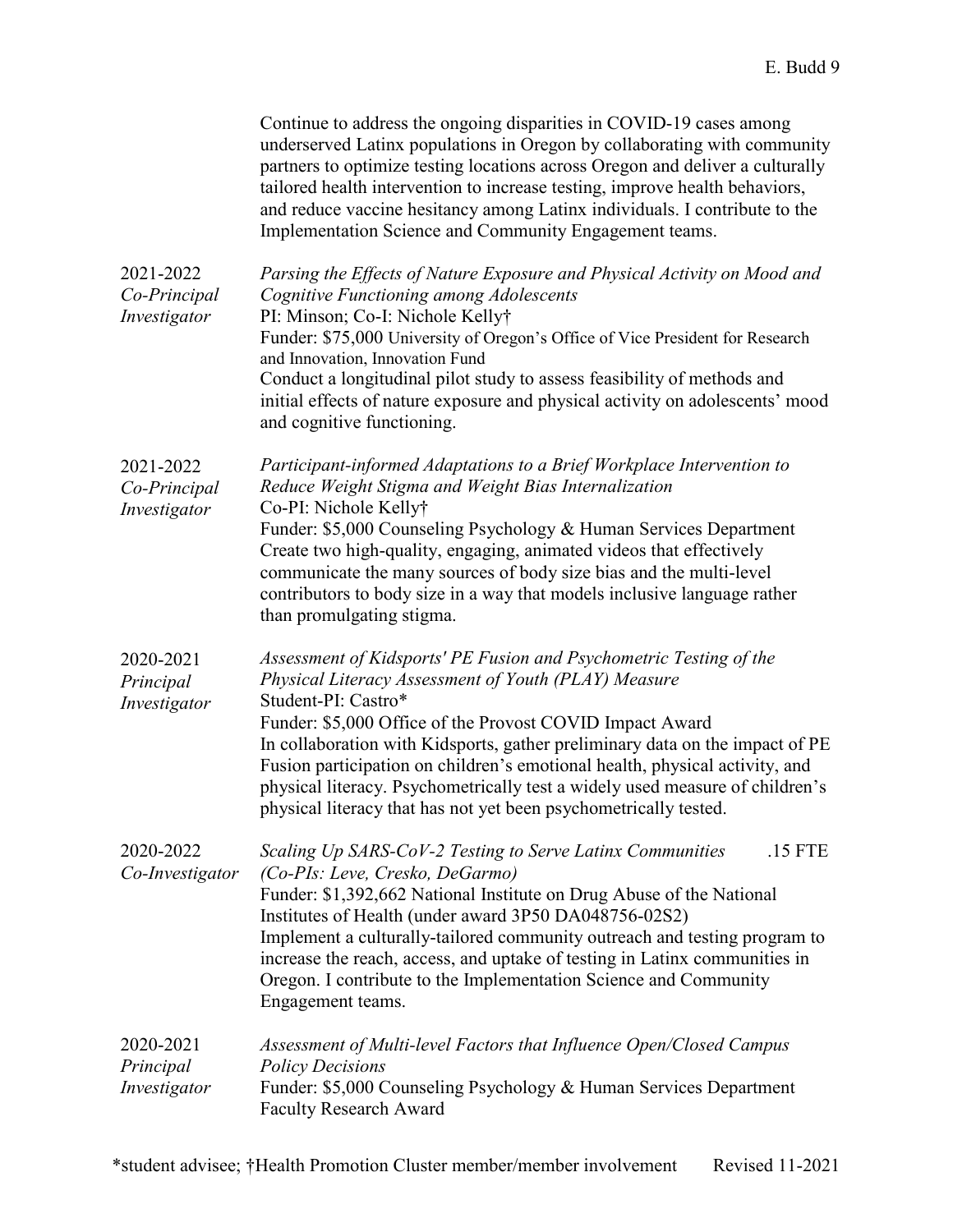|                                           | Survey high school principals in California, Colorado, Nevada, Oregon, and<br>Washington in order to identify who is involved in lunchtime (open/closed)<br>policy decisions and the factors that influence these decisions.                                                                                                                                                                                                                                                                                     |
|-------------------------------------------|------------------------------------------------------------------------------------------------------------------------------------------------------------------------------------------------------------------------------------------------------------------------------------------------------------------------------------------------------------------------------------------------------------------------------------------------------------------------------------------------------------------|
| Summer 2020<br>Principal<br>Investigator  | COVID-19 MAP Community Assessment for Cultural Tailoring<br>Sub-project of COVID-19 Monitoring and Assessment Program<br>Multiple-PIs of Parent Grant: Leve & Cresko & DeGarmo<br>Funder: \$4,000 gift from PacificSource<br>Conducted interviews with 26 community stakeholders from organizations<br>that primarily serve Latinx, Black/African American, Asian American, or<br>rural residents of Lane County, Oregon in order to inform culturally-tailored<br>COVID-19 testing and communication protocols. |
| 2019-2021<br>Co-Principal<br>Investigator | Pilot Testing the Feasibility and Acceptability a Brief Worksite Intervention<br>to Reduce Weight Stigma and Weight Bias Internalization<br>Co-PI: Nichole Kelly†<br>Funder: \$27,575 the Office of the Vice President for Research, Heathy<br>Oregon Challenge Fund<br>Funder: \$3,780 the Andrea Wiggins Fund and Hope Baney Fund<br>Develop and pilot test a novel, evidence-informed brief intervention to<br>reduce workplace discrimination based on body weight.                                          |
| 2018-2019<br>Principal<br>Investigator    | Pilot Testing New Moves for Girls in an Afterschool Setting<br>Co-I: Nichole Kelly†<br>Funder: \$3,000 the Oregon Community Foundation (352690)<br>Toward supporting a graduate research assistant to help implement the pilot<br>testing of an adapted 10-week New Moves health promotion program at the<br>Emerald Valley Boys & Girls Club among 15-20 early adolescent girls.                                                                                                                                |
| 2018-2019<br>Principal<br>Investigator    | Pilot Testing New Moves for Girls in an Afterschool Setting<br>Co-I: Nichole Kelly†<br>Funder: \$5,000 the Counseling Psychology and Human Services<br>Department Faculty Research Award<br>Pilot test an adapted 10-week New Moves health promotion program at the<br>Emerald Valley Boys & Girls Club among 15-20 early adolescent girls.                                                                                                                                                                      |
| 2017-2019<br>Co-Investigator              | Lessons Learned from the Oakridge Buying Club: Strategies for Future<br>Food Access Programs in Rural Communities<br>PI: Tasia Smith†; Co-I: Nichole Kelly†<br>Funder: \$50,000 the Office of the Vice President for Research Incubating<br>Interdisciplinary Initiatives (I3) Award<br>Participate as an advisory board member and trained four research assistants<br>in systematically assessing access and availability of healthy foods in<br>Oakridge, Oregon.                                             |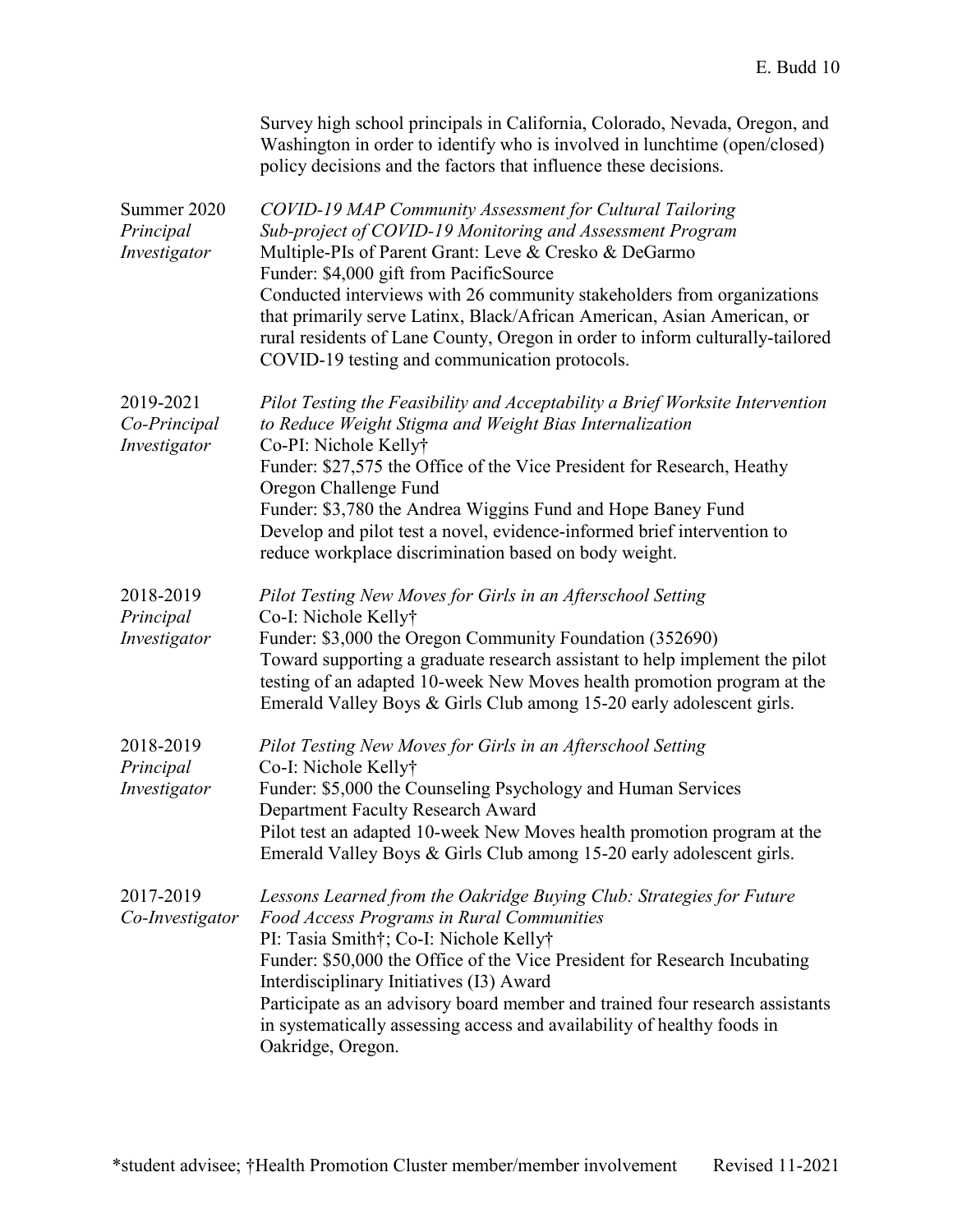| 2017-2018<br>Principal<br>Investigator                  | New Moves for Inactive Girls in Lane County<br>Funder: \$5,500 the Office of the Vice President for Research Faculty<br>Research Award<br>Conducted 12 interviews of afterschool program administrators and 4 focus<br>groups of girls and their parents in order to assess acceptability, feasibility,<br>and sustainability of implementing a health promotion program for girls.<br>Supervised two graduate research assistants.                                                                                                                    |
|---------------------------------------------------------|--------------------------------------------------------------------------------------------------------------------------------------------------------------------------------------------------------------------------------------------------------------------------------------------------------------------------------------------------------------------------------------------------------------------------------------------------------------------------------------------------------------------------------------------------------|
| 2017-2018<br>Co-Investigator                            | The Early Growth and Development Study Pediatric Cohort<br>PIs: Leslie Leve, Jenae Neiderhiser, Jody Ganiban; Co-I: Tasia Smith†<br>Funder: \$3,321,291 the National Institutes of Health Office of the Director<br>(1UG3 OD023389)<br>Attended team meetings. Completed one poster and one oral presentation on<br>parsing the influence of the environment and genetics on children's BMI<br>and physical activity. Two manuscripts in preparation.                                                                                                  |
| 2014-2016<br>Project<br>Coordinator                     | Cross-Country Comparison of Evidence-based Prevention of Cancer<br>PI: Ross Brownson<br>Funder: \$199,385 National Cancer Institute (1R21CA179932-01A1)<br>Coordinated nine investigators from the U.S., Australia, Brazil, and China,<br>supervised two graduate research assistants, and led qualitative and<br>quantitative data collection and analyses. Outcomes include, one published<br>first-authored manuscript, two publishes co-authored manuscripts, and one<br>first-authored and one co-authored manuscripts submitted for publication. |
| 2014 Winter<br>Doctoral<br>Research<br><b>Assistant</b> | <b>State Childhood Obesity Policy Evaluation (SCOPE)</b><br>PI: Amy Eyler<br>Funder: \$797,000 Robert Wood Johnson Foundation<br>Conducted a literature review of correlates of enactment of state-level<br>physical activity legislation. Published one co-authored a manuscript.                                                                                                                                                                                                                                                                     |
| 2013 Summer<br>Doctoral<br>Research<br><b>Assistant</b> | Prevention Evaluation of Diabetes Coalitions in Rural Appalachia<br>Subcontract of Marshall University: Amy Eyler<br>Funder: \$111,000 The Centers for Disease Control and Prevention<br>Compiled data for a case study, conducted qualitative coding of 33<br>interviews of diabetes coalition leaders, and presented findings at a<br>conference.                                                                                                                                                                                                    |
| 2012 Summer<br>Doctoral<br>Research<br><b>Assistant</b> | Trandisciplinary Research on Energetics and Cancer (TREC)<br>PI: Christine Hoehner<br>Funder: National Cancer Institute (U48/CA155496)<br>Conducted data cleaning and test re-test reliability analysis of the worksite<br>wellness measurement scales, and published one co-authored manuscript.                                                                                                                                                                                                                                                      |
| 2009-2011                                               | Achieving Energy Balance in Overweight Postpartum Teens (BALANCE)<br>Follow-up Study                                                                                                                                                                                                                                                                                                                                                                                                                                                                   |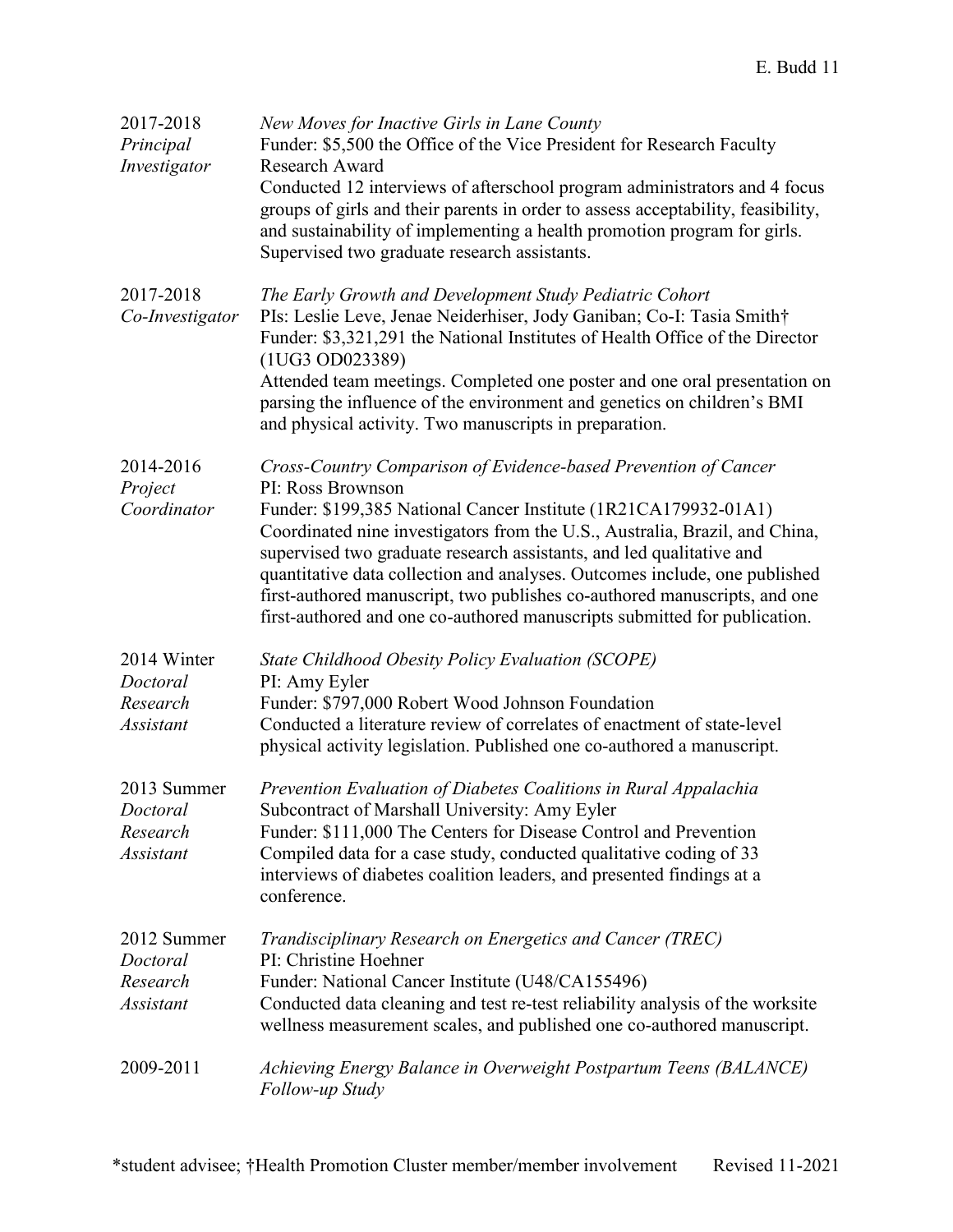| Project<br>Coordinator                        | PI: Debra Haire-Joshu<br>Funder: National Institute of Diabetes and Digestive and Kidney Diseases<br>Evaluated a national sample of district high school wellness policies for<br>strength and comprehensiveness of language, surveyed administrators on<br>the implementation of those wellness policies, supervised two graduate<br>research assistants, and published one first-author manuscript.                                                                                                                                                |
|-----------------------------------------------|------------------------------------------------------------------------------------------------------------------------------------------------------------------------------------------------------------------------------------------------------------------------------------------------------------------------------------------------------------------------------------------------------------------------------------------------------------------------------------------------------------------------------------------------------|
| 2008 Summer<br><b>Public Health</b><br>Intern | Guide for Useful Interventions in Activity in Brazil and Latin America<br>(GUIA)<br>PI: Ross Brownson                                                                                                                                                                                                                                                                                                                                                                                                                                                |
|                                               | Funder: Centers for Disease Control and Prevention<br>Traveled to Curitiba, Brazil and assisted with the revision of a Portuguese<br>environmental audit tool, collection of environmental audit data, and<br>conducted quantitative analysis of the physical activity and diet of Brazilian<br>adults.                                                                                                                                                                                                                                              |
| 2007-2009<br>Graduate<br>Research<br>Fellow   | Achieving Energy Balance in Overweight Postpartum Teens (BALANCE)<br>PI: Debra Haire-Joshu<br>Funder: \$2,978,000 National Cancer Institute<br>Assisted with the implementation and evaluation of a home-based physical<br>activity and healthy eating intervention for postpartum adolescent girls.<br>Recruited and trained 98 parent educators, coordinated mailings of surveys<br>to 300 parent educators and 1,300 adolescent mothers, and fielded over 800<br>helpline calls from study participants. Published one co-authored<br>manuscript. |

## **F. Unfunded Research**

| 2018-2020    | Investigation of Potential Risk Factors Regarding Health Behaviors in                                                                                                                                                                                                                                                                                                                           |
|--------------|-------------------------------------------------------------------------------------------------------------------------------------------------------------------------------------------------------------------------------------------------------------------------------------------------------------------------------------------------------------------------------------------------|
| Co-Principal | Latinx Adults                                                                                                                                                                                                                                                                                                                                                                                   |
| Investigator | Co-PI: Tasia Smith†                                                                                                                                                                                                                                                                                                                                                                             |
|              | Collected 798 survey responses from a national sample of Latinx adults.<br>The survey assessed determinants of health (i.e., cultural, behavioral, and<br>psychosocial factors) and obesity-related outcomes (i.e., body mass index,<br>physical activity, healthy eating, and sedentary behaviors). Three graduate<br>students are preparing abstracts and/or manuscripts based on these data. |
| 2017-2019    | Predicting Strength of District School Wellness Policies in Oregon                                                                                                                                                                                                                                                                                                                              |
| Principal    | PI: Elizabeth Budd                                                                                                                                                                                                                                                                                                                                                                              |
| Investigator | Evaluated 160 district school wellness policies for strength and                                                                                                                                                                                                                                                                                                                                |
|              | comprehensiveness of language. Will examine social and environmental<br>predicts of policy strength and identify ways to improve policies.                                                                                                                                                                                                                                                      |
|              | Supervised two undergraduate and one graduate research assistant.                                                                                                                                                                                                                                                                                                                               |
| 2017-2019    | The Food and Social Environment Surrounding Public High Schools:<br>Predicting Open Campus Policies in Oregon                                                                                                                                                                                                                                                                                   |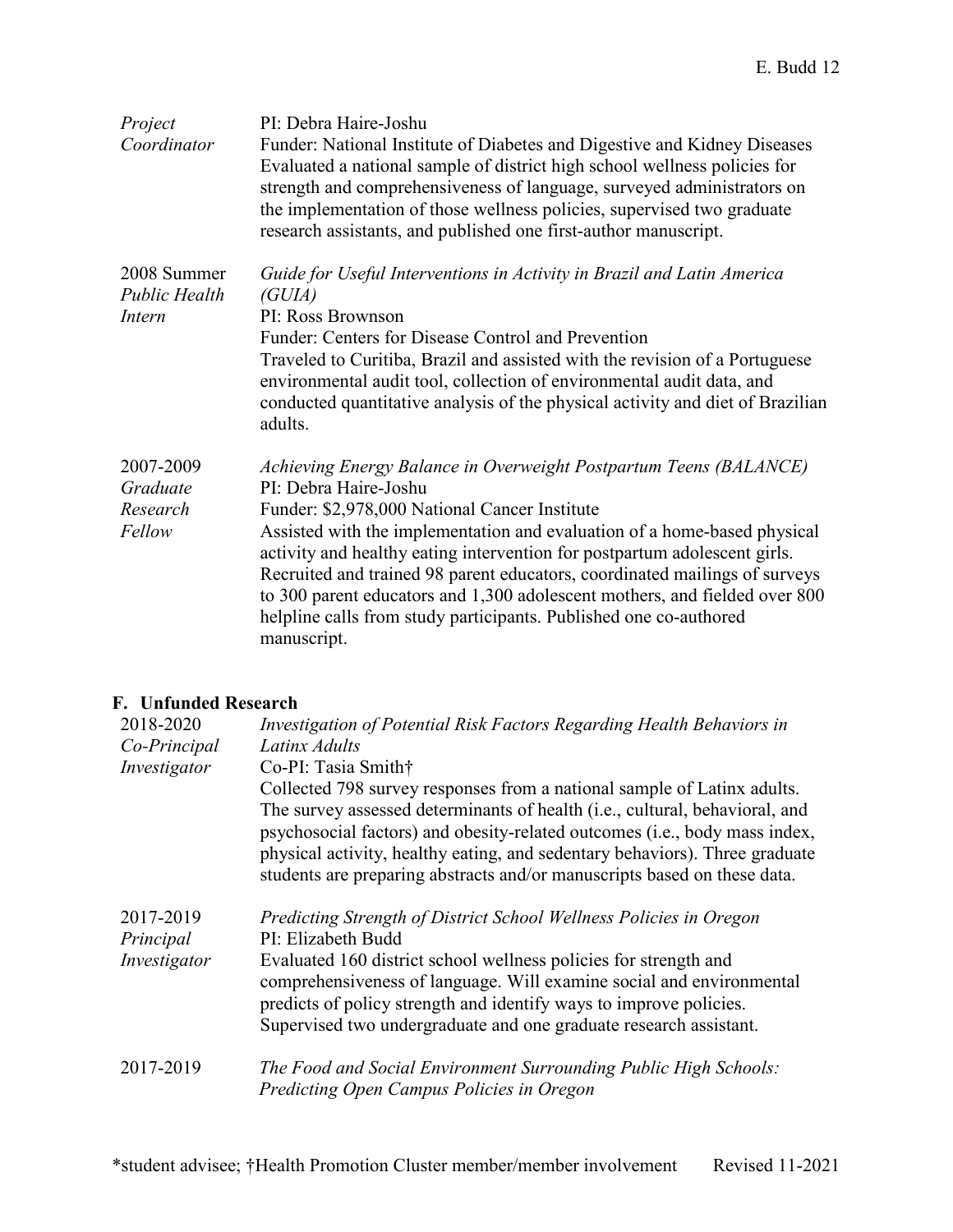| Co-Principal<br>Investigator              | Co-PI: Raoul Lievanos<br>Trained and supervised two student research assistants in the collection of<br>data on open/closed campus policy status, food desert proximity, racial<br>and socioeconomic characteristics of 200 Oregon public high schools.<br>First-author manuscript in preparation.                                                                                                                                                                                              |
|-------------------------------------------|-------------------------------------------------------------------------------------------------------------------------------------------------------------------------------------------------------------------------------------------------------------------------------------------------------------------------------------------------------------------------------------------------------------------------------------------------------------------------------------------------|
| 2017-2018<br>Co-Principal<br>Investigator | Correlates of the School and Home Environment with Familial Health<br><b>Behaviors</b><br>PIs: Elizabeth Budd, Nicole Giuliani†<br>Collected 800 survey responses from Oregon parents of elementary<br>school-age children. The survey assessed several domains. One example<br>includes parent perceptions of the supportiveness of the school<br>environment for their children's physical activity and healthy eating. Five<br>graduate students are preparing manuscripts using these data. |
| 2016-2018<br>Principal<br>Investigator    | The role of physical activity enjoyment in the pathways from the social<br>and physical environments to physical activity of early adolescent girls<br>PI: Elizabeth Budd<br>Analyzed the social and physical environmental factors associated with<br>the physical activity and physical activity enjoyment of a U.S. national<br>sample of 1,721 sixth grade girls in the Trial of Activity for Adolescent<br>Girls dataset. Published one first-authored manuscript.                         |

## **INSTRUCTIONAL AND ADVISING ACTIVITIES**

## **A. List of Courses Taught**

#### **Graduate Courses Taught at the University of Oregon**

| 2018 Fall-                               | PREV 607: Prevention Science Masters Capstone Seminar                                        |
|------------------------------------------|----------------------------------------------------------------------------------------------|
| 2020 Spring                              | (3 terms/year; 2 credits/term; 18-21 students; self-designed)                                |
| 2017 Fall-                               | PREV/CPSY 607: Doctoral Seminar                                                              |
| Spring 2019                              | (3 terms/year; 1-2 credits/term; 7-16 students; co-taught)                                   |
| 2018 & 2019                              | PREV 605: Prevention Science Reading                                                         |
| Fall                                     | $(1 \text{ credit}; 18-19 \text{ students})$                                                 |
| $2018$ -present                          | PREV 609: Prevention Science Externship<br>(3 terms/year; 1 credit/term; 3 students)         |
| 2018-2021 Fall;<br>2017 & 2019<br>Spring | PREV 633: Contemporary Issues in Public Health<br>(3 credits; 13-28 students; self-designed) |

# **Undergraduate Courses Taught at the University of Oregon**

HC 444H/431 H: Transdisciplinary Problem-Solving in Public Health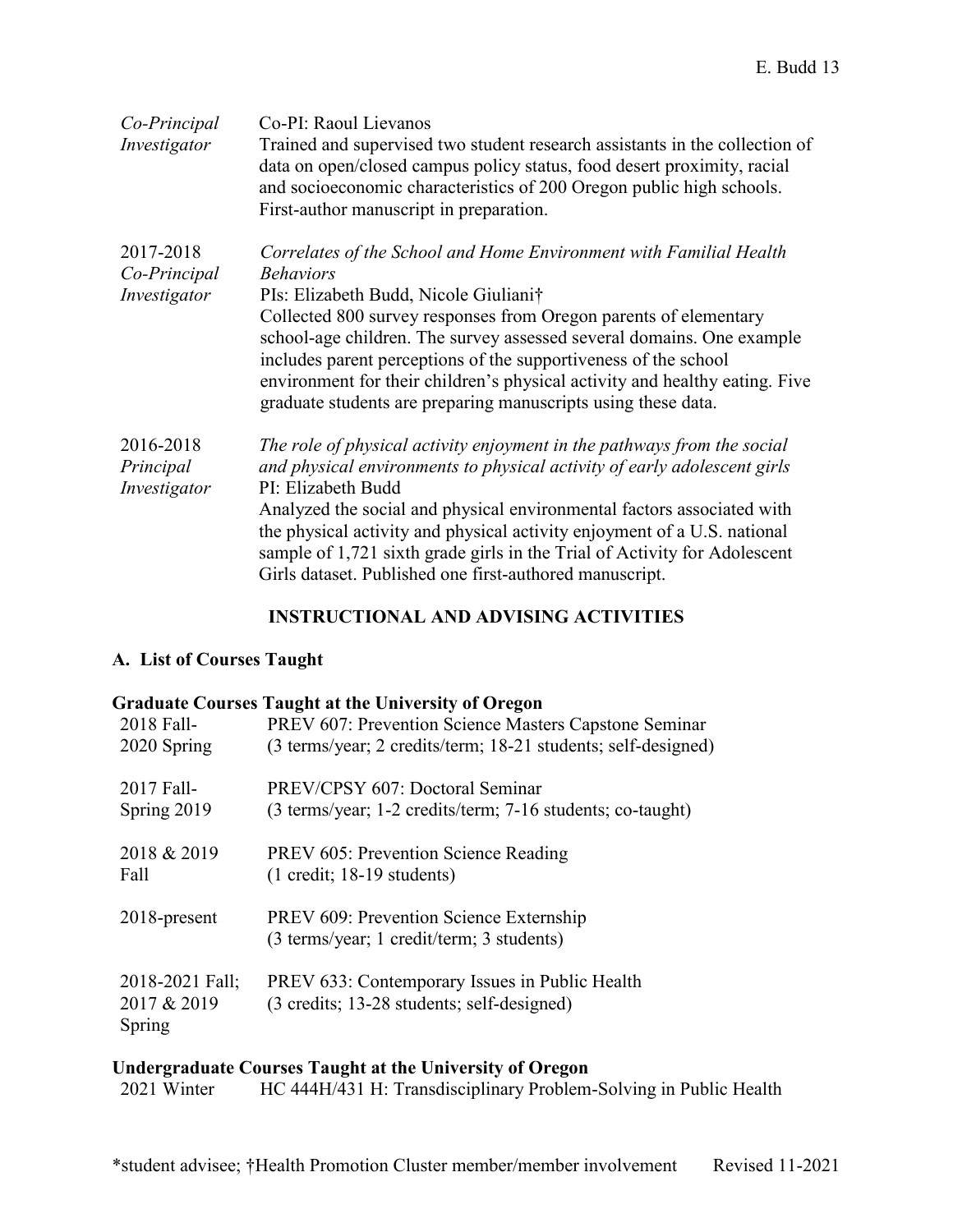| (4 credits; 19 students; self-designed) |  |
|-----------------------------------------|--|
|                                         |  |

2017-2021 Winter FHS 492: Contemporary Issues in Public Health (3 credits; 97-106 students; self-designed)

## **Guest Lectures at the University of Oregon**

| 2021 Fall           | EDUC 612: Social Science Research Design (Giuliani; Kelly)†<br>Topic: Qualitative Research & Analysis                                                                           |
|---------------------|---------------------------------------------------------------------------------------------------------------------------------------------------------------------------------|
| 2021 Spring         | Landscape Architecture PhD students' Professional Development Meeting<br>(Elderbrock)<br>Topic: Academic Job Search and Hiring Process                                          |
| 2021 Winter         | LA 620: Introduction to Research in Landscape Architecture (Elderbrock)<br>Topic: Strategies for Effective Writing                                                              |
| 2020 Fall           | PREV 607: Prevention Science Research Seminar (Leve; Kjellstrand)<br>Topic: Overview of Chronic Disease Prevention Research & Opportunities                                     |
| 2018 Fall           | EDUC 612: Social Science Research Design (Giuliani)†<br>Topic: An Introduction to Qualitative Research Methods                                                                  |
| 2018 Winter         | FHS 420: Research Methods in Human Services (Tanner-Smith)<br>Topic: New Moves for Inactive Girls: A Mixed Methods Project                                                      |
| 2017 & 2016<br>Fall | PREV 607: Masters Capstone Seminar (McWhirter)<br>Topic: Overview of Public Health Research and Opportunities                                                                   |
|                     |                                                                                                                                                                                 |
| 2016 Spring         | <b>Graduate Courses Taught at Washington University in St. Louis</b><br>Conducting Systematic Reviews in Public Health & Social Work<br>(2 credits; 12 students; self-designed) |
| 2013 Fall           | <b>Research Methods</b><br>(3 credits; 30 students; Teaching Assistant)                                                                                                         |
| 2013 Spring         | Transdisciplinary Problem-Solving: From the Inside-Out, Public Health and<br>the Built Environment (3 credits; 30 students; Teaching Assistant)                                 |
| 2012 Fall           | Cross-cutting Themes in Public Health<br>(3 credits; 69 students; Teaching Assistant)                                                                                           |
| 2011 Spring         | Transdisciplinary Problem-Solving: Chronic Disease, Policy and Prevention<br>for Public Health (3 credits; 25 students; Co-Instructor)                                          |

## **SERVICE ACTIVITIES**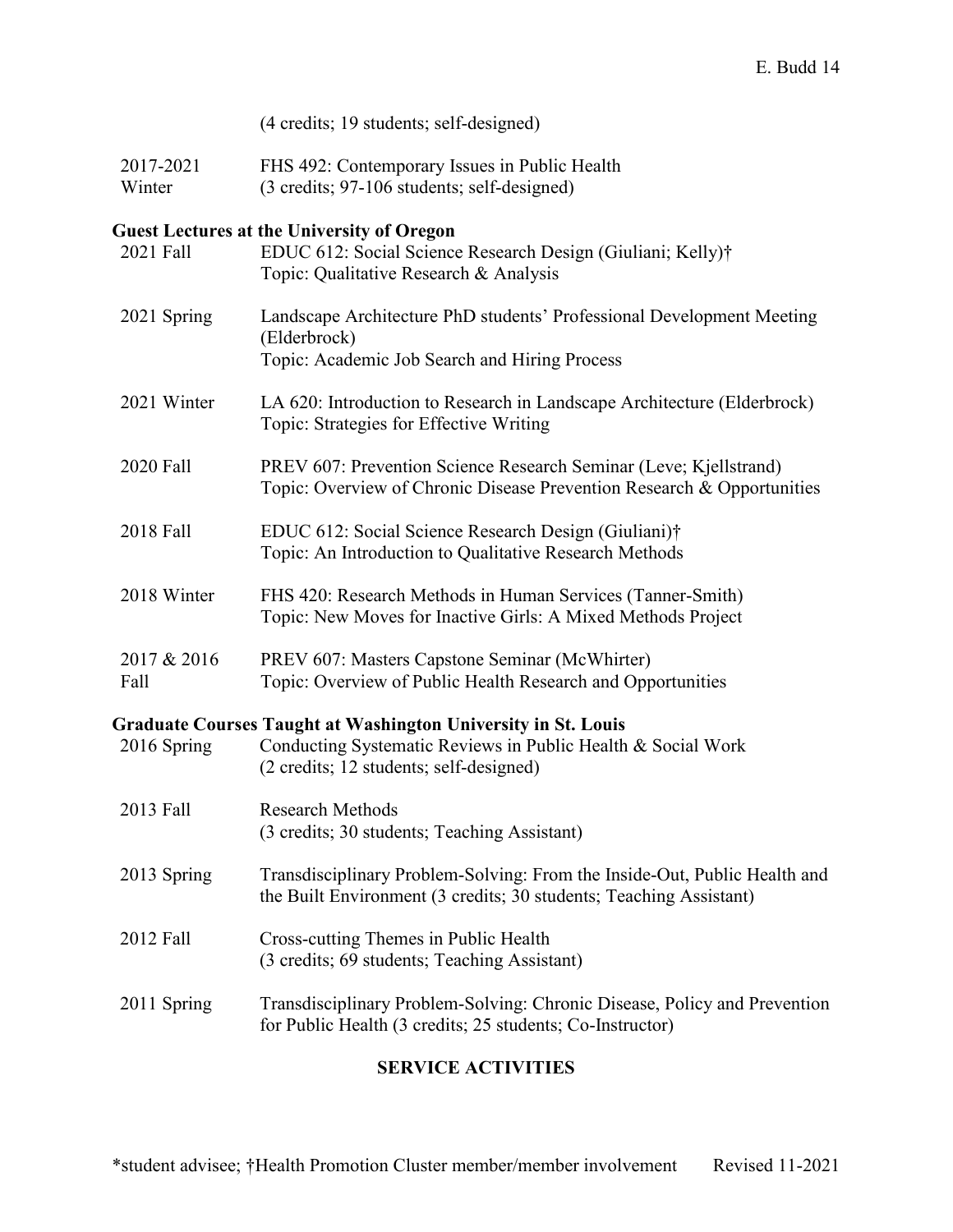## **A. Service at the Department Level**

| $2021$ -present      | Counseling Psychology & Human Services non-tenure line position Search<br><b>Committee Member</b>                               |
|----------------------|---------------------------------------------------------------------------------------------------------------------------------|
| 2017-2019            | Member, Undergraduate Council                                                                                                   |
| $2017$ -present      | Member, Prevention Science Working Group                                                                                        |
| 2017, 2019<br>Summer | Presenter, Summer Academy to Inspire Learning (SAIL) Program representing<br>Family and Human Services                          |
| 2017<br>Summer       | Presenter, Take Our Children to Work Day representing Family and Human<br>Services                                              |
| 2017 Winter          | Member, Sub-committee tasked with improving how diversity and social<br>justice are incorporated into Family and Human Services |
| 2017, 2019,<br>2020  | Member, College of Education Scholarship Committee                                                                              |

#### **B. Service at the University Level**

| $2021$ -present | Health Promotion Initiative Human Physiology tenure line position Search<br>Committee Member†              |
|-----------------|------------------------------------------------------------------------------------------------------------|
| 2020-present    | Sports and Wellness Steering Committee                                                                     |
| 2020 Fall       | Panelist, Promoting Undergraduate Research Involvement, Thrive Academic<br>Residential Community†          |
| 2019-present    | Women in Sport Working Group in preparation for the World Athletic<br>Championships Oregon 21              |
| 2019-present    | Thrive Academic Residential Community Working Group†                                                       |
| 2019            | Inclusion Action Series Panelist- Body Size Bias and Body Image in Culture<br>and Media Forum <sup>†</sup> |
| $2017$ -present | Reach Coordinator, Track the work of the HP Cluster and produce quantitative<br>summaries by request†      |
| $2017$ -present | Contribute to the HP Cluster website https://blogs.uoregon.edu/hpop/                                       |
| 2017 Fall       | Presented a sample of the HP Cluster's research and collaboration to the<br>College Advisory Council†      |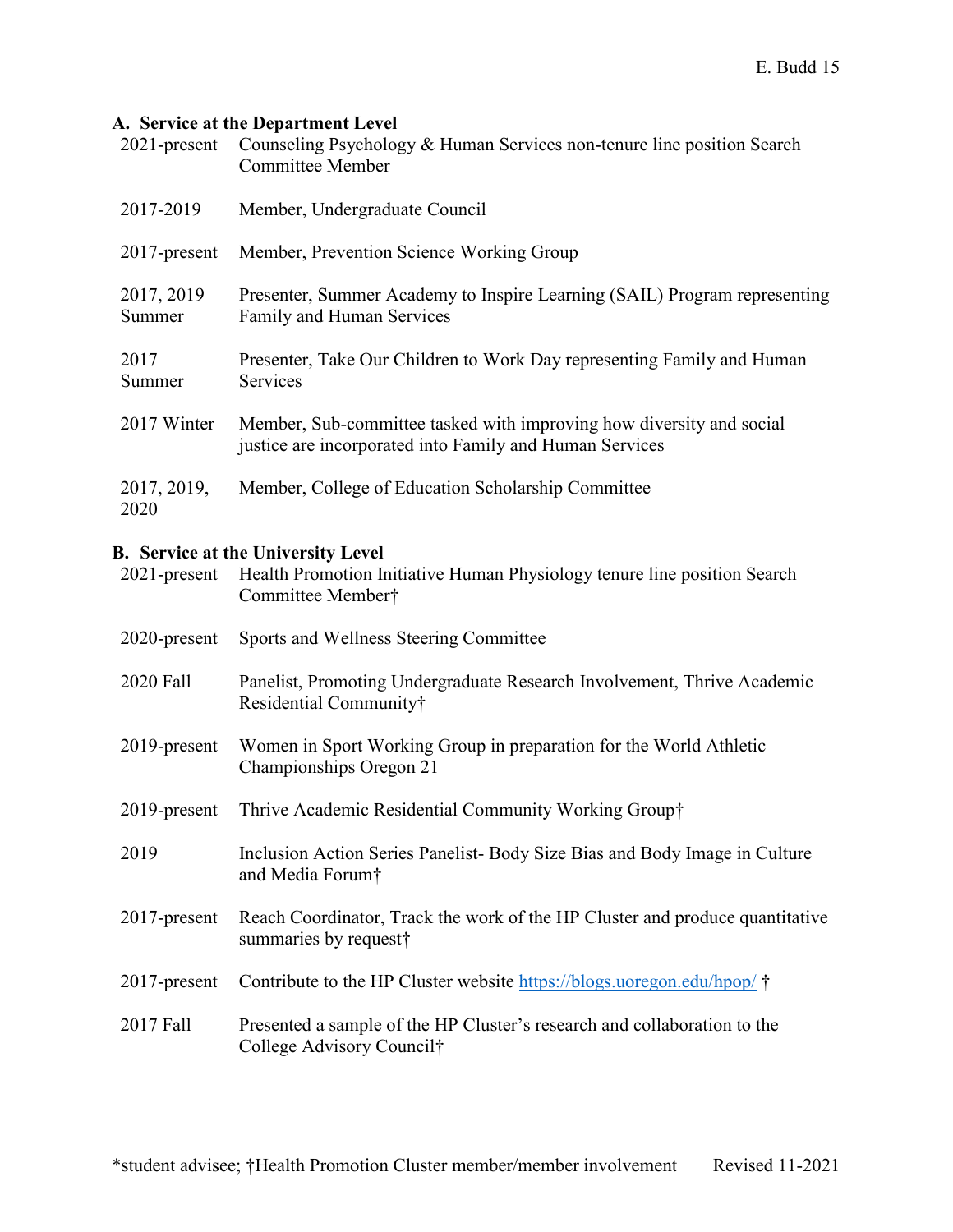| 2017 Fall       | Panelist, Preparing for the Job Market Panel Presentation, Graduate School of<br>Arts and Sciences†                                                                                                                                                                                                |
|-----------------|----------------------------------------------------------------------------------------------------------------------------------------------------------------------------------------------------------------------------------------------------------------------------------------------------|
| 2017<br>Summer  | Met with Manager of Peer Health Educators job candidates, Duck Nest                                                                                                                                                                                                                                |
| 2017 Winter     | Met with University Health Promotion Specialist job candidates, University<br><b>Health Center</b>                                                                                                                                                                                                 |
| 2016-present    | Meet with various representatives of community organizations to discuss<br>collaborations and the HP Cluster's work (e.g., Trillium Community Health<br>Plan, Oregon Community Foundation, KIDSPORTS, Emerald Valley Boys &<br>Girls Club, Ophelia's Place, YMCA, Corvallis Environmental Center)† |
| 2016-present    | Provide annual Fall Profile Reports and Spring Impact Statement to the Office<br>of Stewardship for the HP Cluster†                                                                                                                                                                                |
| $2016$ -present | Attend 2-3 HP Cluster meetings per academic term <sup>†</sup>                                                                                                                                                                                                                                      |
| 2016-present    | Member, All Sizes Fit Planning Committee†                                                                                                                                                                                                                                                          |
|                 |                                                                                                                                                                                                                                                                                                    |
| 2020-2022       | C. Service to the Fields of Public Health and Prevention Science<br>Vice-Chair, Awards Committee, Physical Activity Section, American Public<br><b>Health Association</b>                                                                                                                          |
| 2020 & 2021     | Session Moderator, Physical Activity Section, American Public Health<br>Association Annual Meeting and Expo                                                                                                                                                                                        |
| 2018-2020       | Secretary, Physical Activity Section, American Public Health Association                                                                                                                                                                                                                           |
| 2018-2021       | Abstract Reviewer, American Public Health Association Annual Conference                                                                                                                                                                                                                            |
| 2018            | Symposium Reviewer, Society for Prevention Research Annual Conference                                                                                                                                                                                                                              |
| 2016-2019       | Abstract Reviewer, Active Living Research Annual Conference                                                                                                                                                                                                                                        |

## **AWARDS AND PROFESSIONAL ACTIVITIES**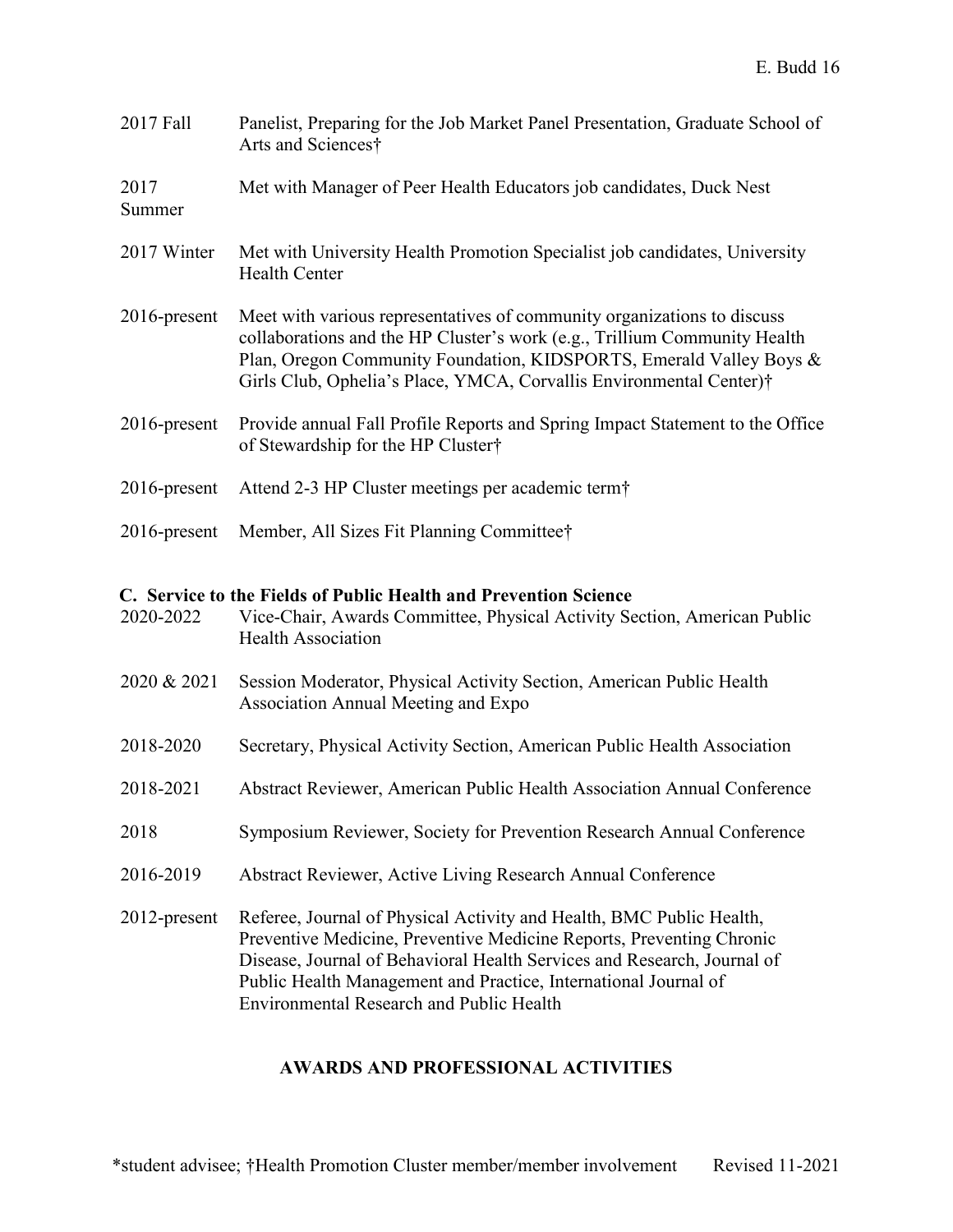## **A. Awards and Honors**

| 2020       | Steven P. Hooker Research Award for outstanding physical activity research in<br>the field of public health, awarded by the Physical Activity Section of the<br>American Public Health Association                                                                                                             |
|------------|----------------------------------------------------------------------------------------------------------------------------------------------------------------------------------------------------------------------------------------------------------------------------------------------------------------|
| 2019       | Academy Health's "influential few studies" to be featured in Research Insights                                                                                                                                                                                                                                 |
| 2017       | Top-performing reviewer for Preventing Chronic Disease                                                                                                                                                                                                                                                         |
| 2011, 2012 | Leadership Certificate of Recognition for Service to the University                                                                                                                                                                                                                                            |
| 2006       | Presidential Volunteer Service Award                                                                                                                                                                                                                                                                           |
| 2005       | Pacific Sociological Association's Distinguished Undergraduate Paper Award                                                                                                                                                                                                                                     |
| 2005       | Alpha XI Scientific Research Society                                                                                                                                                                                                                                                                           |
| 2004       | Alpha Kappa Delta Sociology Honors Society                                                                                                                                                                                                                                                                     |
| 2003       | Santa Clara University's Community Council Member of the Year 2002-2003                                                                                                                                                                                                                                        |
| 2021       | <b>B. Awards and Fellowships with Associated Funding</b><br>UO Libraries Open Access Article Processing Charge Fund Award                                                                                                                                                                                      |
| 2017, 2020 | Graduate School Summer Funding Package on behalf of a doctoral student<br>Funder: \$2,000 UO Graduate School                                                                                                                                                                                                   |
| 2017       | Baney Fund Guest Speaker Proposal Award to support the travel and lodging of<br>Lt. Marissa Zwald, Epidemiology Intelligence Officer with the Centers for<br>Disease Control and Prevention, and have her guest lecture for Prevention<br>Science graduate students<br>Funder: \$1,760 UO College of Education |
| 2017-2018  | Sustainability Faculty Fellowship to support my training in and implementation<br>of community engaged learning into my teaching<br>Funder: \$1,000 UO Office of the Vice President for Research and Innovation                                                                                                |
| 2017       | Pathways to Prevention Program Emerging Researcher Travel Award (Co-<br>recipient: Tasia Smith)†<br>Funder: \$500 National Institutes of Health Office of Disease and Prevention                                                                                                                               |
| 2015-2016  | PEO Scholar Award to support dissertation work<br>Funder: \$15,000 Philanthropic Education Organization                                                                                                                                                                                                        |
| 2011-2015  | <b>Washington University Doctoral Fellowship</b>                                                                                                                                                                                                                                                               |